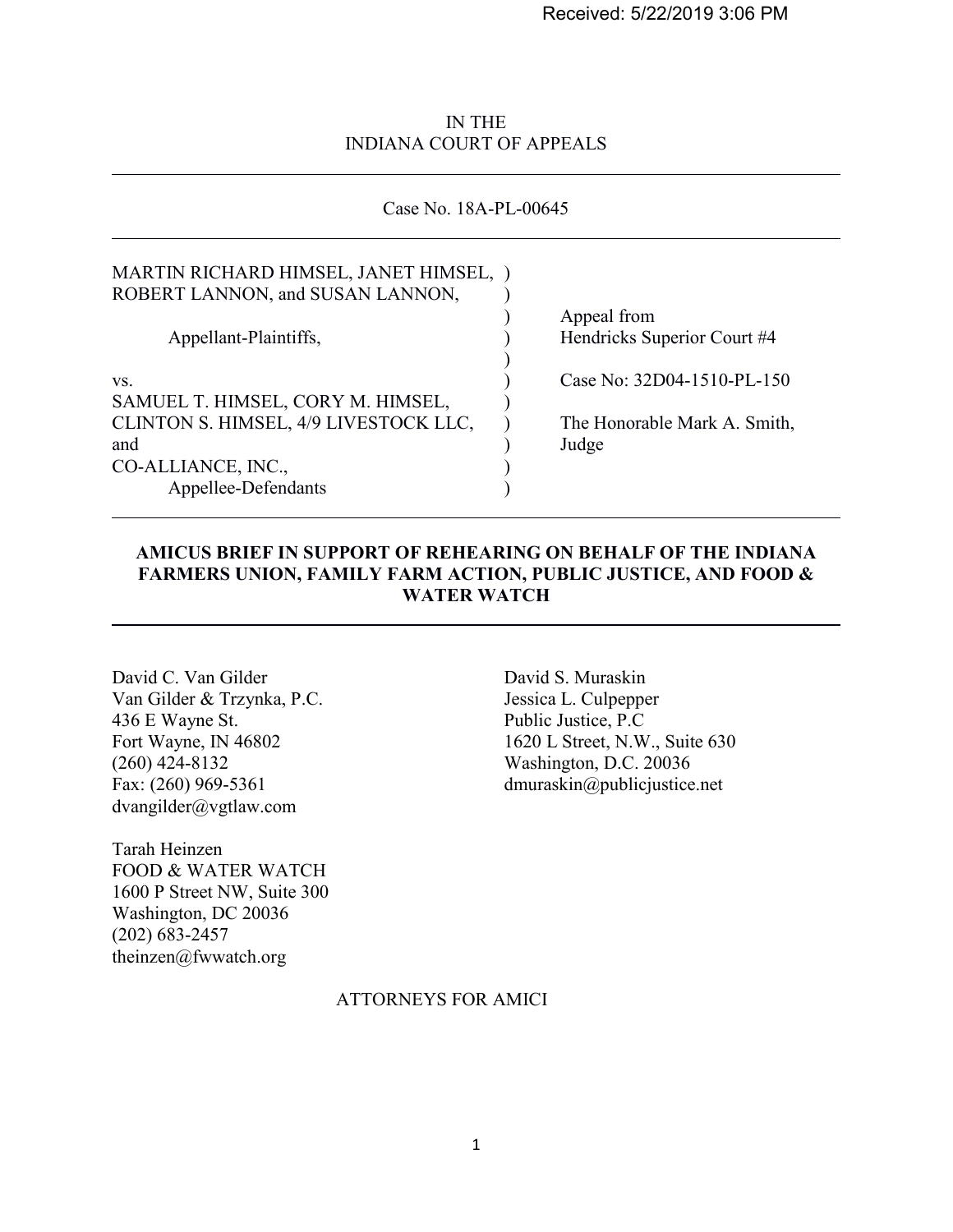# **Table of Contents**

| $\mathbf{I}$ .                                                                        |  |
|---------------------------------------------------------------------------------------|--|
| <b>II.</b>                                                                            |  |
| III.                                                                                  |  |
| A. Industrial Hog Farming Is a Recent Creation That Presents Extreme Risks 10         |  |
| $\dot{L}$                                                                             |  |
| ii. CAFOs contaminate the surrounding air, land, and water in ways traditional farms  |  |
|                                                                                       |  |
| iii.                                                                                  |  |
| <b>Industrial Agricultural Operations Undermine Rural Communities By Giving</b><br>В. |  |
|                                                                                       |  |
|                                                                                       |  |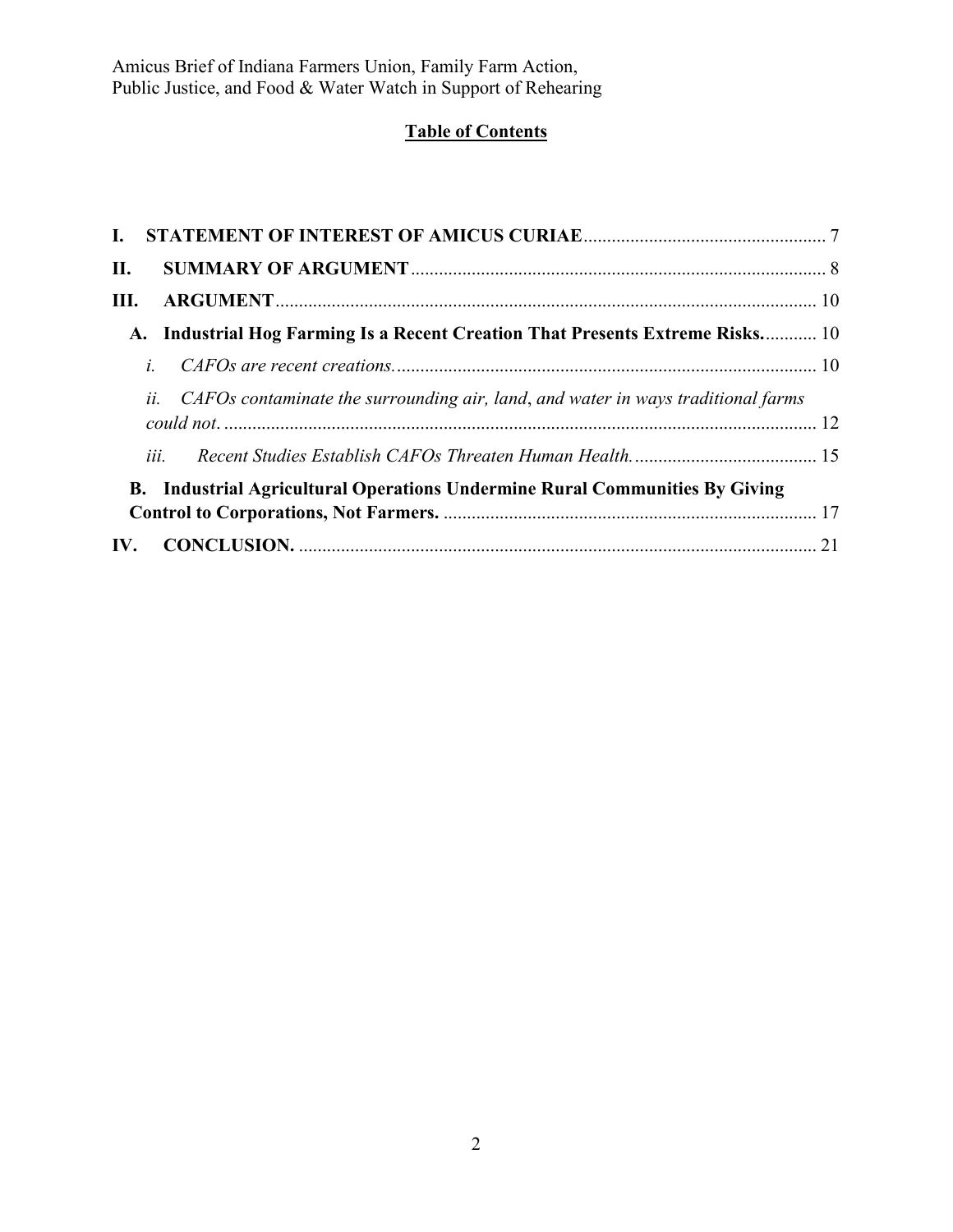# **TABLE OF AUTHORITIES**

## **Page(s)**

## **Cases**

| Assateague Coastkeeper v. Alan & Kristin Hudson Farm,                                                                                                          |     |
|----------------------------------------------------------------------------------------------------------------------------------------------------------------|-----|
| State ex rel. Graham v. Nash Johnson & Sons' Farms, Inc.,                                                                                                      |     |
| Himsel v. Himsel, No. 18A-PL-645,                                                                                                                              |     |
| Overgaard v. Rock County Bd. Of Comm'rs,                                                                                                                       |     |
| Tyson Foods, Inc. v. Stevens,                                                                                                                                  |     |
| <b>Statutes</b>                                                                                                                                                |     |
|                                                                                                                                                                |     |
| <b>Other Authorities</b>                                                                                                                                       |     |
| A.W. Jongbloed & N.P. Lenis, <i>Environmental Concerns About Animal Manures</i> ,                                                                              |     |
| Alan R. Hirsch, Hydrogen sulfide exposure without loss of consciousness: chronic                                                                               |     |
| Anna Balas et al., A Look At Concentrated Animal Feeding Operations in North<br>Carolina: The Problems with Animal Waste and a Framework to Solve Them,        |     |
| Bahman Eghball et al., <i>Phosphorus Movement and Adsorption in a Soil Receiving</i><br>Long-Term Manure and Fertilizer Application, 25 J. Envtl. Quality 1339 |     |
| Christopher Leonard, The Meat Racket: The Secret Takeover of America's Food                                                                                    | .20 |
| Craig Watts, Under Contract: Farmers and the Fine Print, a brutally honest look                                                                                |     |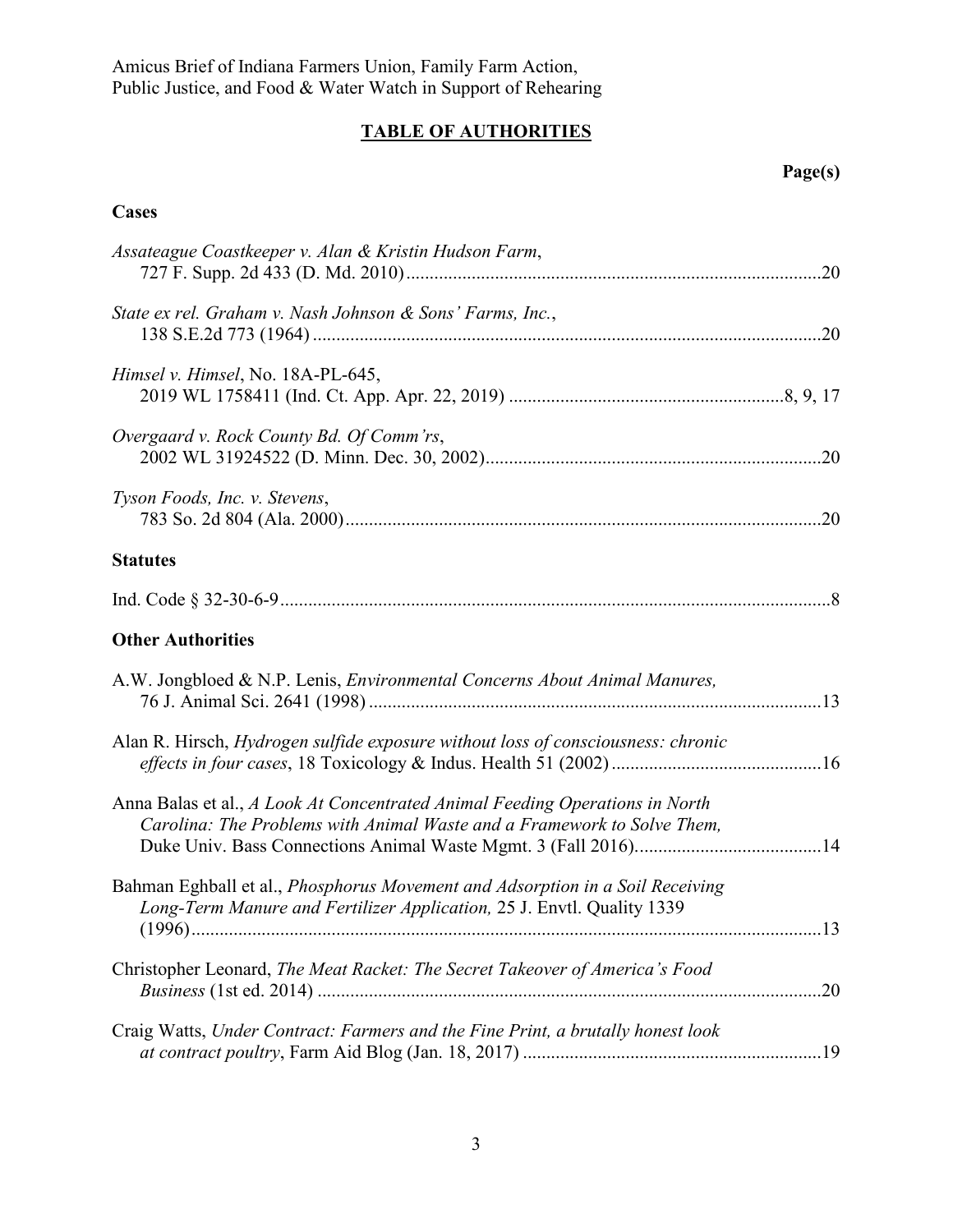| Dick Heederik et al., Health Effects of Airborne Exposures from Concentrated                                                                                                                                                                                                                                           |     |
|------------------------------------------------------------------------------------------------------------------------------------------------------------------------------------------------------------------------------------------------------------------------------------------------------------------------|-----|
| Donald Carr, Manure From Unregulated Factory Farms Fuels Lake Erie's Toxic                                                                                                                                                                                                                                             |     |
| Enzo R. Campagnolo et al., Antimicrobial residues in animal waste and water<br>resources proximal to large-scale swine and poultry feeding operations, 299                                                                                                                                                             | .15 |
| F. Liu et al., <i>Phosphorus Recovery in Surface Runoff from Swine Lagoon Effluent</i>                                                                                                                                                                                                                                 |     |
| Hearing on "H.R. , Farm Regulatory Certainty Act," Before the Subcomm. on<br>Env. of the House Comm. of Energy and Com., 115th Cong. 54 (2017)<br>(statement of Lynn Utesch, Founder, Kewaunee Citizens Advocating                                                                                                     |     |
| Jeffrey J. Reimer, Vertical Integration in the Pork Industry, 88 Amer. J. Agric.                                                                                                                                                                                                                                       | .18 |
| JoAnn Burkholder et al., Impacts of Waste from Concentrated Animal Feeding<br>Operations on Water Quality, 115 Envtl. Health Perspectives 309 (2007)15                                                                                                                                                                 |     |
| Kendall M. Thu, Public Health Concerns for Neighbors of Large-Scale Swine                                                                                                                                                                                                                                              |     |
| Lawrence B. Cahoon et al., Nitrogen and Phosphorus Imports to the Cape Fear<br>and Neuse River Basins to Support Intensive Livestock Production, 33 Envtl.                                                                                                                                                             | .13 |
| M.E. Anderson & M.D. Sobsey, Detection and occurrence of antimicrobially<br>resistant E. coli in groundwater on or near swine farms in eastern North                                                                                                                                                                   |     |
| M. Tajik et al., Impact of Odor from Industrial Hog Operations on Daily Living                                                                                                                                                                                                                                         |     |
| Margaret Carrel et al., Residential proximity to large numbers of swine in feeding<br>operations is associated with increased risk of methicillin-resistant<br>Staphylococcus aureus colonization at time of hospital admission in rural<br>Iowa veterans, 35 Infection Control and Hospital Epidemiology 190 (2014)14 |     |
| Maria C. Mirabelli et al., Asthma Symptoms Among Adolescents Who Attend<br>Public Schools That Are Located Near Confined Swine Feeding Operations,                                                                                                                                                                     |     |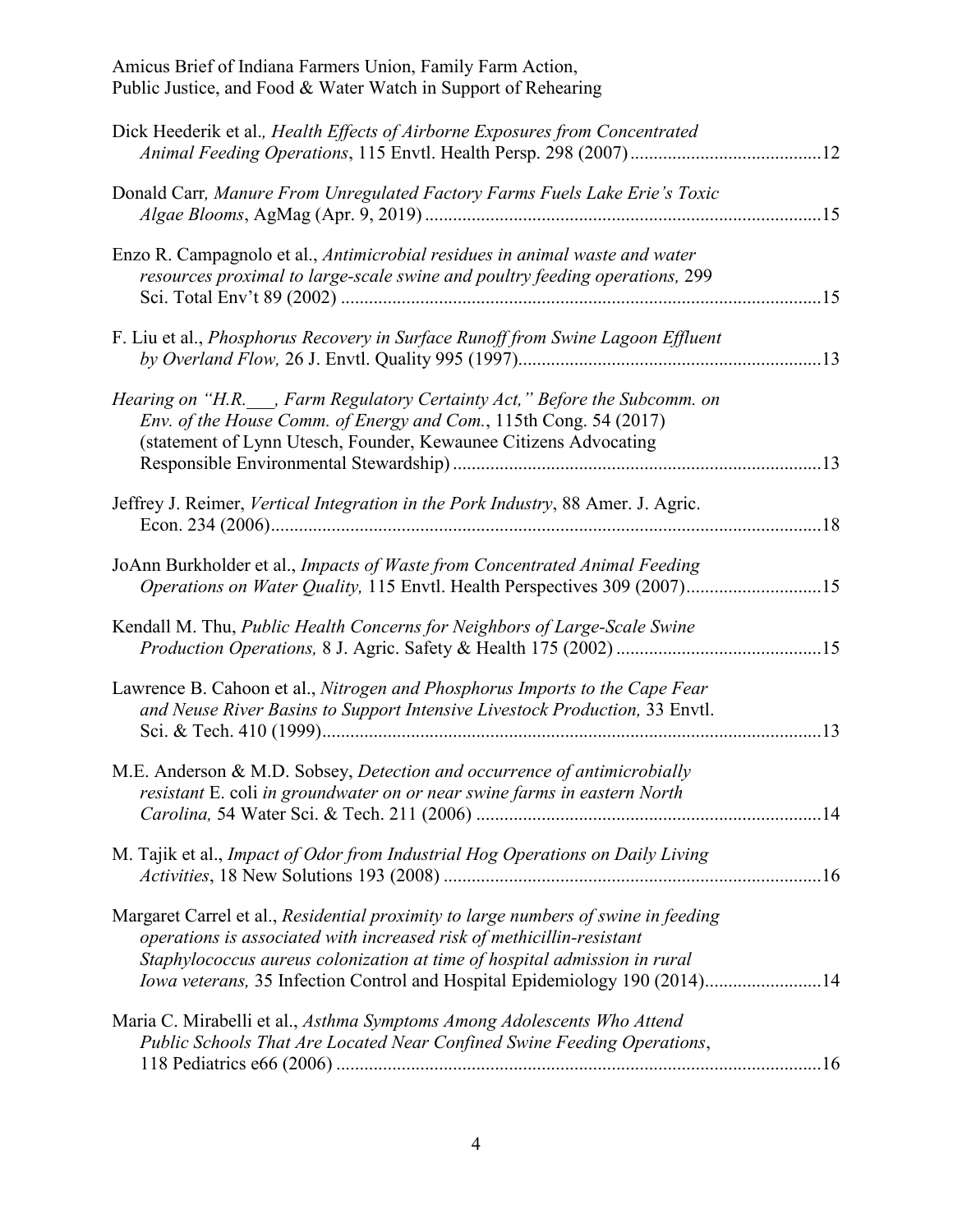| Michael F. Thompson, Major Livestock and Poultry Operations Across Indiana:                                                                                                                                                            |
|----------------------------------------------------------------------------------------------------------------------------------------------------------------------------------------------------------------------------------------|
| Michelle B. Nowlin, Sustainable Production of Swine: Putting Lipstick on a Pig?,                                                                                                                                                       |
| N. C. Swine Odor Task Force, Options for Managing Odor, N.C. Agric. Res.<br>.14                                                                                                                                                        |
| Niman Ranch Blog, Niman Ranch Talks About Antibiotic-Free Pork on the Dr.                                                                                                                                                              |
| Philip Wayne Westerman et al., Swine Manure and Lagoon Effluent Applied to a<br>Temperate Forage Mixture: II. Rainfall Runoff and Soil Chemical Properties,                                                                            |
| R. Brent Ross & Peter J. Barry, Contract Hog Production: A Case Study of                                                                                                                                                               |
| Rachel C. Avery et al., Odor from Industrial Hog Operations and Mucosal<br>Immune Function in Neighbors, 59 Archives Envtl. Health 101 (2004)16                                                                                        |
| Shawn G. Gibbs et al., Isolation of Antibiotic-Resistant Bacteria from the Air<br>Plume Downwind of a Swine Confined or Concentrated Animal Feeding                                                                                    |
|                                                                                                                                                                                                                                        |
|                                                                                                                                                                                                                                        |
| Stacy Sneeringer, Does Animal Feeding Operation Pollution Hurt Public Health?<br>A National Longitudinal Study of Health Externalities Identified by<br>Geographic Shifts in Livestock Production, 91 Am. J. Agric. Econ. 124 (2009)16 |
| Tom Philpott, Fumes from Iowa Hog-Manure Pit Kill Father and Son, Mother                                                                                                                                                               |
| U.S. EPA, Profile of the Agricultural Livestock Production Industry (2000)14                                                                                                                                                           |
| USDA Grain Inspection, Packers & Stockyards Admin., Assessment of the Cattle,                                                                                                                                                          |
| USDA Nat'l Agric. Stat. Serv., Census of Agriculture: 2017 Census Volume 1,<br>Chapter 1: U.S. National Level Data, "Table 23: Hogs and Pigs - Inventory                                                                               |
| U.S. Small Bus. Admin. Off. of Inspector General, <i>Evaluation Report: Evaluation</i><br>of SBA 7(a) Loans Made to Poultry Farmers, Report No. 18-13 (Mar. 6, 2018)18, 19                                                             |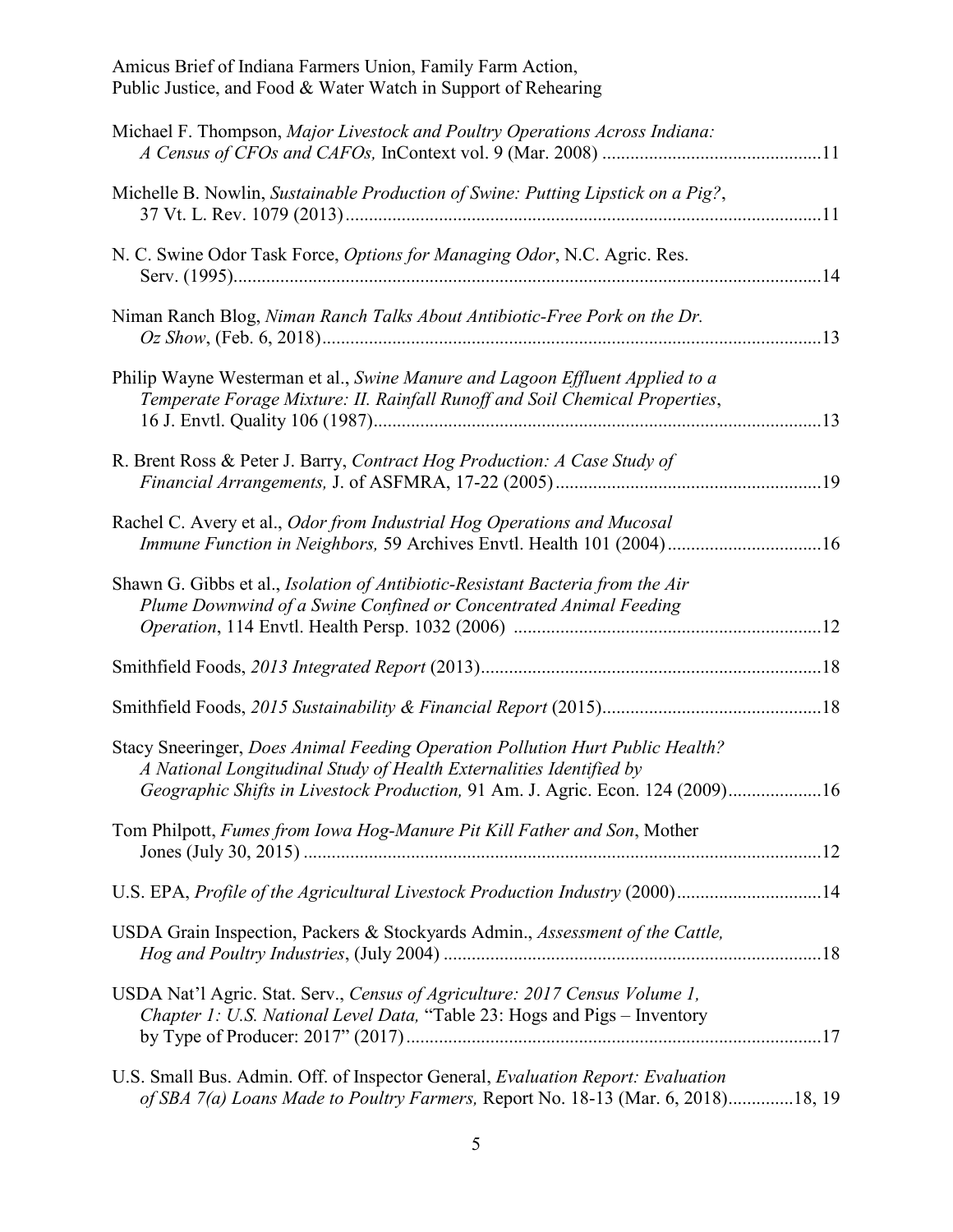| William D. McBride & Nigel Key, U.S. Hog Production from 1992-2009:                                                                          |  |
|----------------------------------------------------------------------------------------------------------------------------------------------|--|
| Technology, Restructuring, and Productivity Growth, U.S. Dep't of Agric.                                                                     |  |
|                                                                                                                                              |  |
| Yelena Ogneva-Himmelberger et al., CALPUFF and CAFOs: Air Pollution<br>Modeling and Environmental Justice Analysis in the North Carolina Hog |  |
|                                                                                                                                              |  |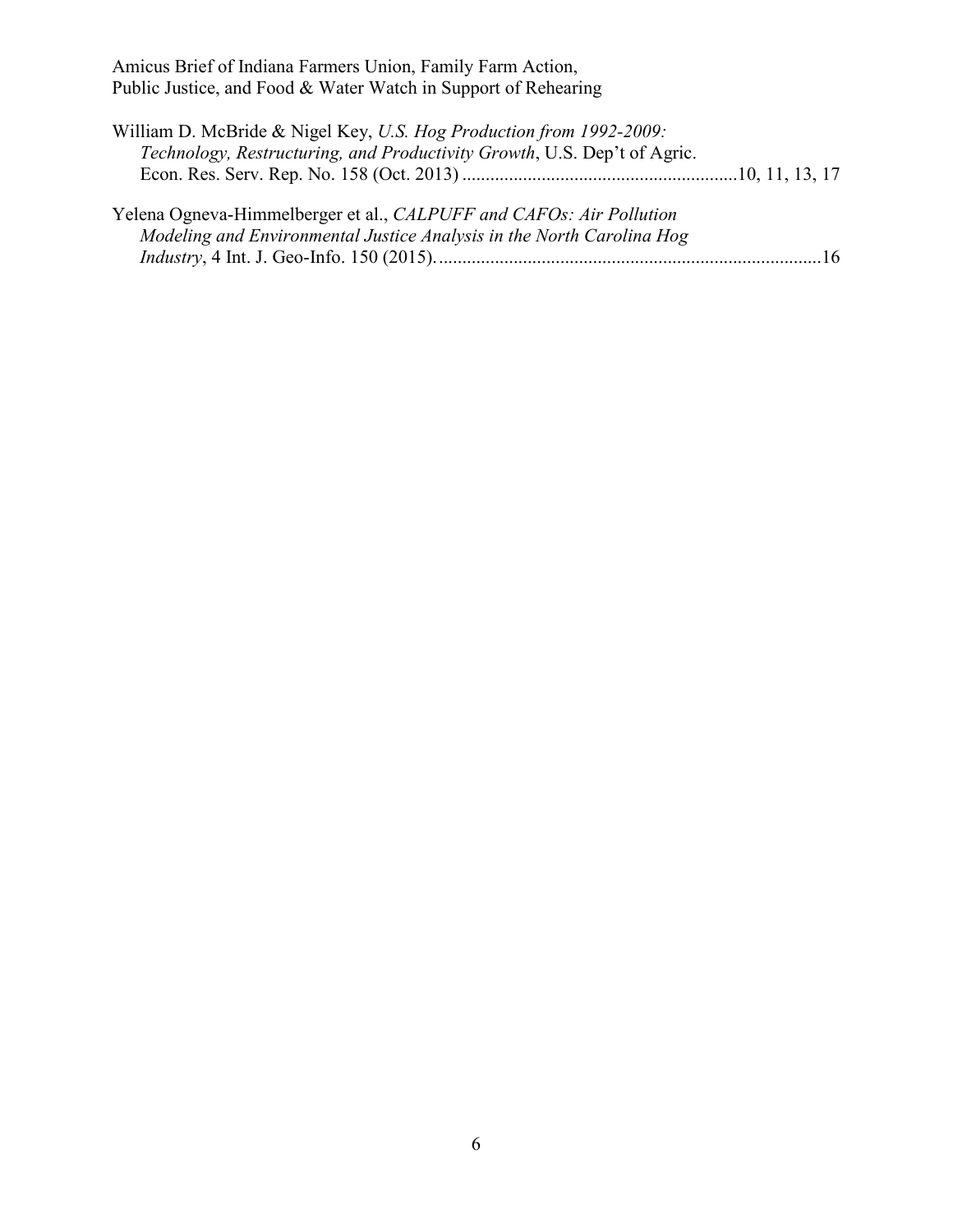## **I. STATEMENT OF INTEREST OF AMICUS CURIAE**

The Indiana Farmers Union ("IFU") works to protect and enhance the economic wellbeing of family farmers. IFU, which currently has approximately 1,000 members, is a voice for farmers who are committed to conserving our state's natural bounty, whether they are long established or beginning their agricultural journey. IFU advocates for the sustainable production of food, fiber, fuel, and feed. It is committed to representing the interests of Indiana farmers on issues such as quality of life in rural communities, sustainability, competitive markets, monopolies and consolidation, conservation, and the environment. Therefore, IFU is deeply troubled by laws, including the decision of the Court of Appeals, which protect unsustainable (and unsafe) factory farms, and advance the interests of agribusiness over rural communities.

Family Farm Action ("FFA") is a coalition of family farmers and advocates seeking to protect farming and rural communities from multinational agribusiness monopolies through which powerful corporations increasingly exert control over agriculture, extract wealth from farming communities, and turn farmers into cogs. These monopolies shut down mechanisms for farmers to bring their goods to market independent of the major companies, and then force them to farm on the companies' terms. FFA promotes polling, research, candidates, and legislation that will reverse this trend. As a result, FFA is very concerned by decisions like that of the Indiana Court of Appeals, which provide another means for industrial agricultural to exploit family farmers and rural America.

Public Justice's Food Project is the only legal project in the country solely dedicated to reforming industrial animal agriculture into a system that is regenerative, just, humane, and enables independent farmers to thrive. Therefore, Public Justice has a strong interest in the

7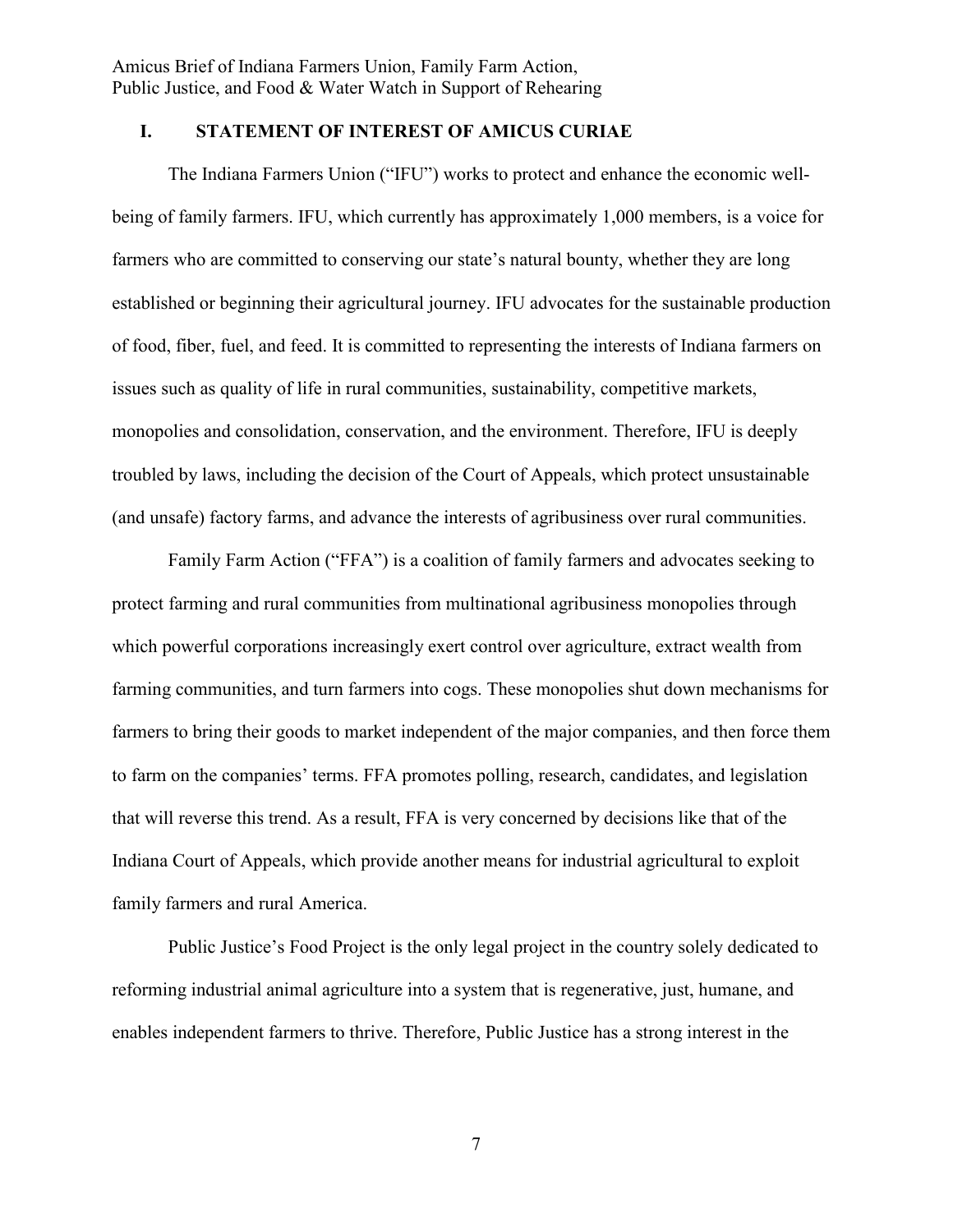ability to hold industrial operations, like Appellees-Defendants', accountable for the harms they cause to rural communities, people, and the planet.

Food & Water Watch ("FWW") is a national non-profit organization that champions healthy food and clean water for all by standing up to corporations that put profits before people. Factory farming is a priority issue for FWW and its more than one million members and supporters. FWW is engaged in numerous campaigns to hold the factory farming industry accountable for its adverse impacts on rural communities and the environment. FWW has more than 14,000 members and supporters in Indiana.

#### **II. SUMMARY OF ARGUMENT**

The panel decision in *Himsel v. Himsel,* No. 18A-PL-645, 2019 WL 1758411 (Ind. Ct. App. Apr. 22, 2019), turns Indiana's "Right to Farm Act," Ind. Code § 32-30-6-9, on its head, making it a tool to harm rural communities and undermine family farmers. Indeed, the decision rests on two fundamentally false premises that will enable agribusiness to exploit and weaken Indiana's farming communities, an unjust result that should be reconsidered by this Court.

First, the panel decision allows Defendants' massive factory farm, built in 2013, to take advantage of the Right to Farm Act because it concludes, as a matter of law, "[t]he operation would not have been a nuisance at the time the agricultural … operation began on that locality" in 1941—a statutory prerequisite to invoking the Right to Farm defense, Ind. Code § 32-30-6-  $9(d)(2)$ . The panel contends that because the new factory farm is sited in a "longstanding" agricultural community," which has raised "livestock" for generations, then "[n]one of the Plaintiffs can now be heard to complain" that Defendants' industrial operation—housing up to 8,000 hogs at a time—moved next door. *Himsel*, 2019 WL 1758411, at \*6. This conclusion fails

8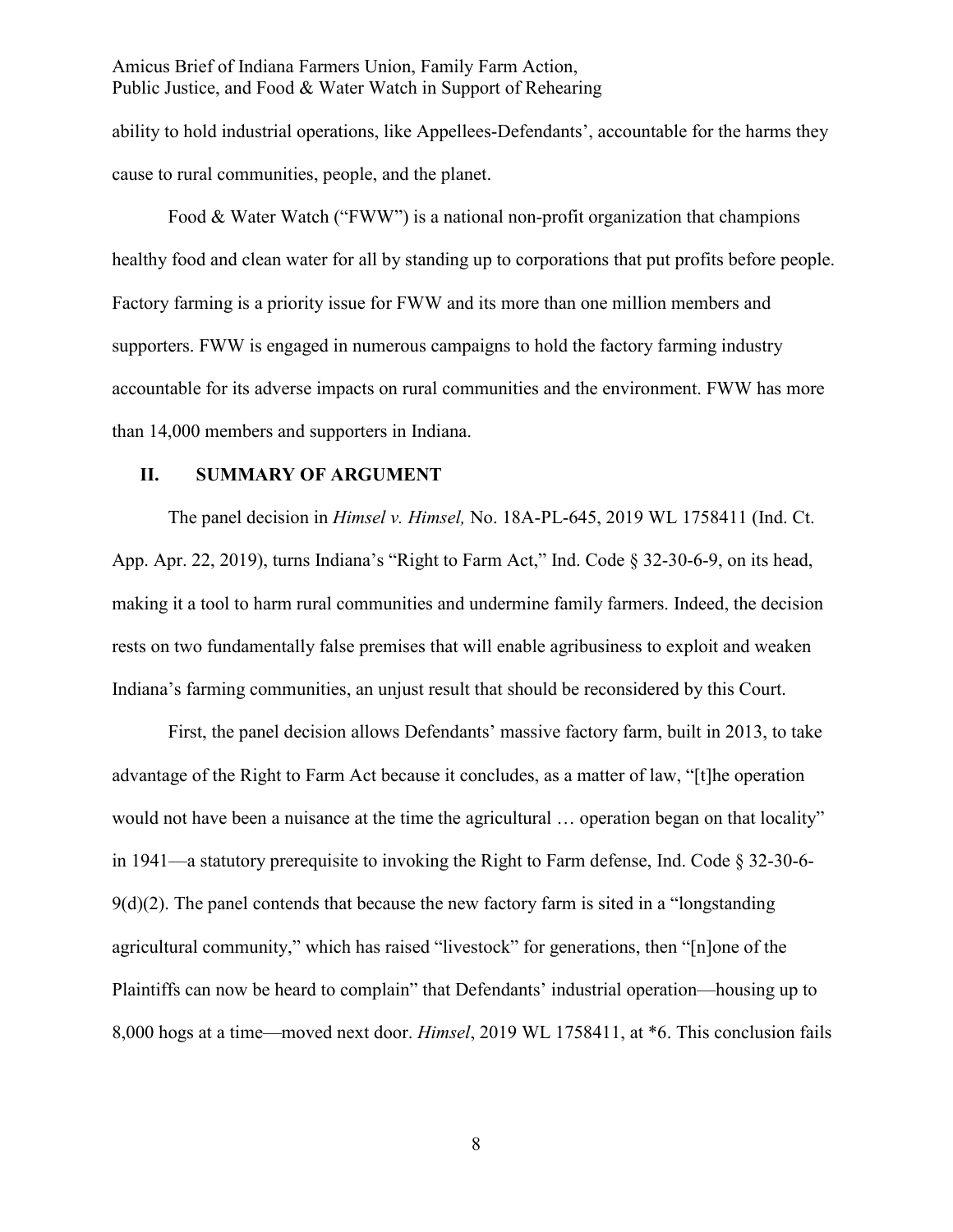to understand traditional family farms are wholly unlike the industrial animal production factories Defendants operate.

Defendants' operation would never have been anticipated when Plaintiffs moved to their agricultural community nearly 100 years ago and has recently been established to harm neighbors' health, livelihood, and property values. "Concentrated Animal Feeding Operations" ("CAFOs"), like Defendants', are a creation of the last few decades. In that span, animal agriculture has largely transformed from diversified, pasture-based farms, to specialized endeavors, where the entire "farm" is a series of buildings designed to contain—for their whole lives—more animals and waste than the land can sustain.

As CAFOs proliferated, researchers began to analyze their effects. In recent years they confirmed CAFOs have extreme impacts, including making nearby residents ill, harming their quality of life, and degrading the value of their investments in their community—just like the Defendants' CAFO has done to Plaintiffs, the Himsels and Lannons, in this case. To hold that residents would not have regarded Defendants' CAFO as a nuisance in the 1940s, when such an industrialized hog factory would have been unimaginable, defies common sense. It is particularly illogical because it is only with these recent studies that communities have been able to connect their injuries to factory farming, substantiating that CAFOs like Defendants' are nuisances.

Second, the panel insists its expansive interpretation of the Right to Farm Act is the only way to protect communities' "rural character." *Himsel*, 2019 WL 1758411, at \*6. It suggests that if the Himsels and Lannons can proceed with their litigation the "senses" of "nonagricultural land" operators would dictate farming practice. *Id.* at \*5 (internal quotation marks omitted). In actuality, however, factory farms and their impacts are a product of corporate greed—not necessity, or farmers' judgment. CAFOs, including Defendants', are not designed or managed by

9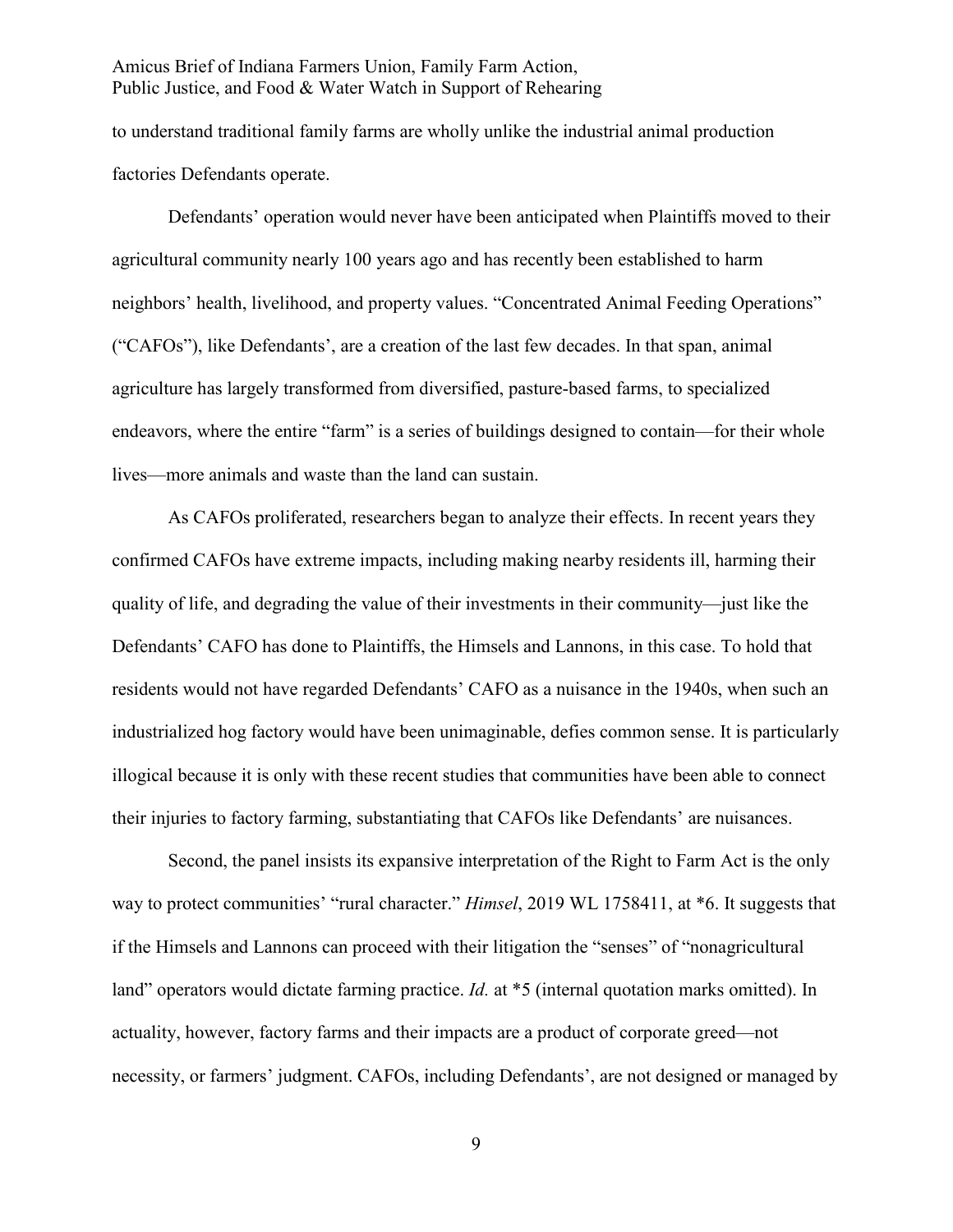farmers, but by vertically-integrated companies that own the hogs and control the practices. These companies dictate how contract "growers" (the former farmers) behave, mandating operations that diminish, rather than preserve, rural communities and true, independent farmers. By immunizing industrial facilities from liability, the panel decision further tilts the scales in favor of such corporations, eroding Indiana's "rural character." The decision allows one, harmful system to externalize its costs, prevents existing rural communities from recovering for their injuries, and wrongly picks winners and losers—picking the wrong winners and losers.

#### **III. ARGUMENT**

#### **A. Industrial Hog Farming Is a Recent Creation That Presents Extreme Risks.**

Defendants' 8,000 head hog facility represents a new way to raise hogs that threatens agricultural communities in ways no one would have anticipated or accepted, particularly in the 1940s.

#### *i. CAFOs are recent creations.*

As the United States Department of Agriculture ("USDA") explains, the hog industry was "[o]nce dominated by many small operations that practiced both crop and hog farming[.]" The farmers fed the hogs with feed grown "onsite and then sold their hogs at local markets."

The CAFO model has taken over hog production in the last twenty-five years, with the development of "specialized labor" focused exclusively on confined animal production, and new pharmaceuticals and housing models that allow the animals to survive the confinement.<sup>3</sup>

 <sup>1</sup> William D. McBride & Nigel Key, *U.S. Hog Production from 1992-2009: Technology, Restructuring, and Productivity Growth*, U.S. Dep't of Agric. Econ. Res. Serv. Rep. No. 158, (Oct. 2013), at 1.

<sup>2</sup> *Id.* at 5.

 $3$  *Id.*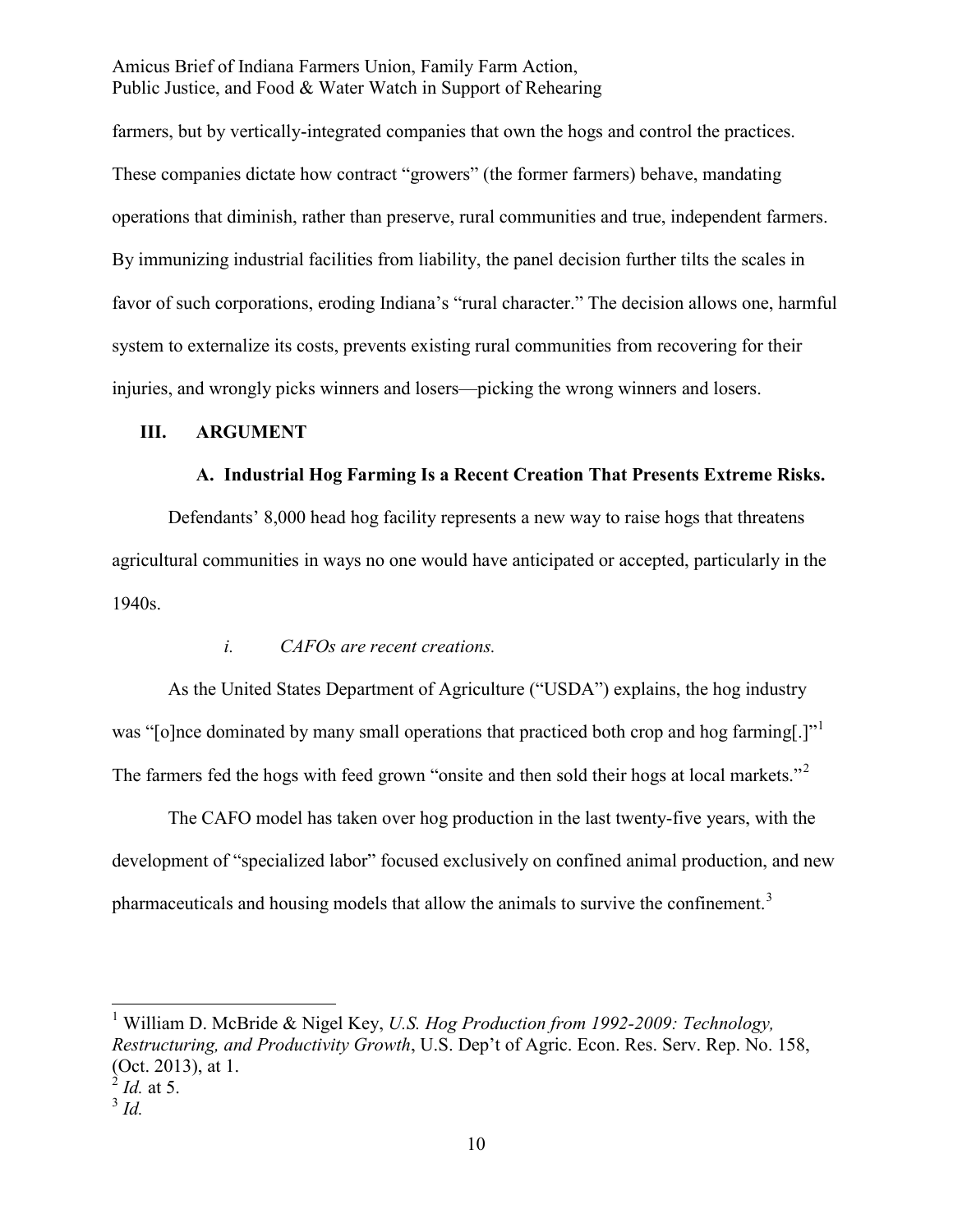Between 1992 and 2009, "[t]he average hog farm grew from 945 head of hogs sold or removed under contract  $\ldots$  to 8.389 head[.]"<sup>4</sup>

Indiana is no exception. "[T]he trend in [] permits is clearly away from small diverse farms toward the creation of large pig operations."<sup>5</sup> Between 2004 and 2006 alone, the number of hogs maintained in Indiana confinement facilities (rather than on pasture) increased approximately five-fold. $6$  USDA, which measures these trends by region, explained that between 1998 and 2004, "Heartland [hog] farms doubled in size" and, from 2004 to 2009, their growth rate was "much faster" than that of other regions.<sup>7</sup>

Given the number of animals the industrial-sized hog factories raise, even limited outdoor access for the hogs is not viable. With present-day CAFOs, "[t]ypically, the animals spend the duration of their lives in" a "long metal building<sup>[]</sup>."<sup>8</sup> The sole focus is "to facilitate rapid growth and shorten the time from birth to slaughter," through limiting movement, increasing consumption, and "the regular application of antibiotics to suppress disease and accelerate growth."<sup>9</sup>

The fact that in the 1940s when the land where the CAFO now sits may have raised "livestock" misses the point: in recent years, traditional farms have been replaced by factory confinement facilities, upending any notion of what kind of livestock "farm" could conceivably appear in a rural community.

<sup>4</sup> *Id.* at iii.

<sup>5</sup> Michael F. Thompson, *Major Livestock and Poultry Operations Across Indiana: A Census of CFOs and CAFOs*, InContext vol. 9, Mar. 2008, at 2.

<sup>6</sup> *Id.* at 4.

<sup>7</sup> McBride & Key, *supra*, at 30.

<sup>8</sup> Michelle B. Nowlin, *Sustainable Production of Swine: Putting Lipstick on a Pig?*, 37 Vt. L. Rev. 1079, 1084 (2013).

 $9$  *Id.*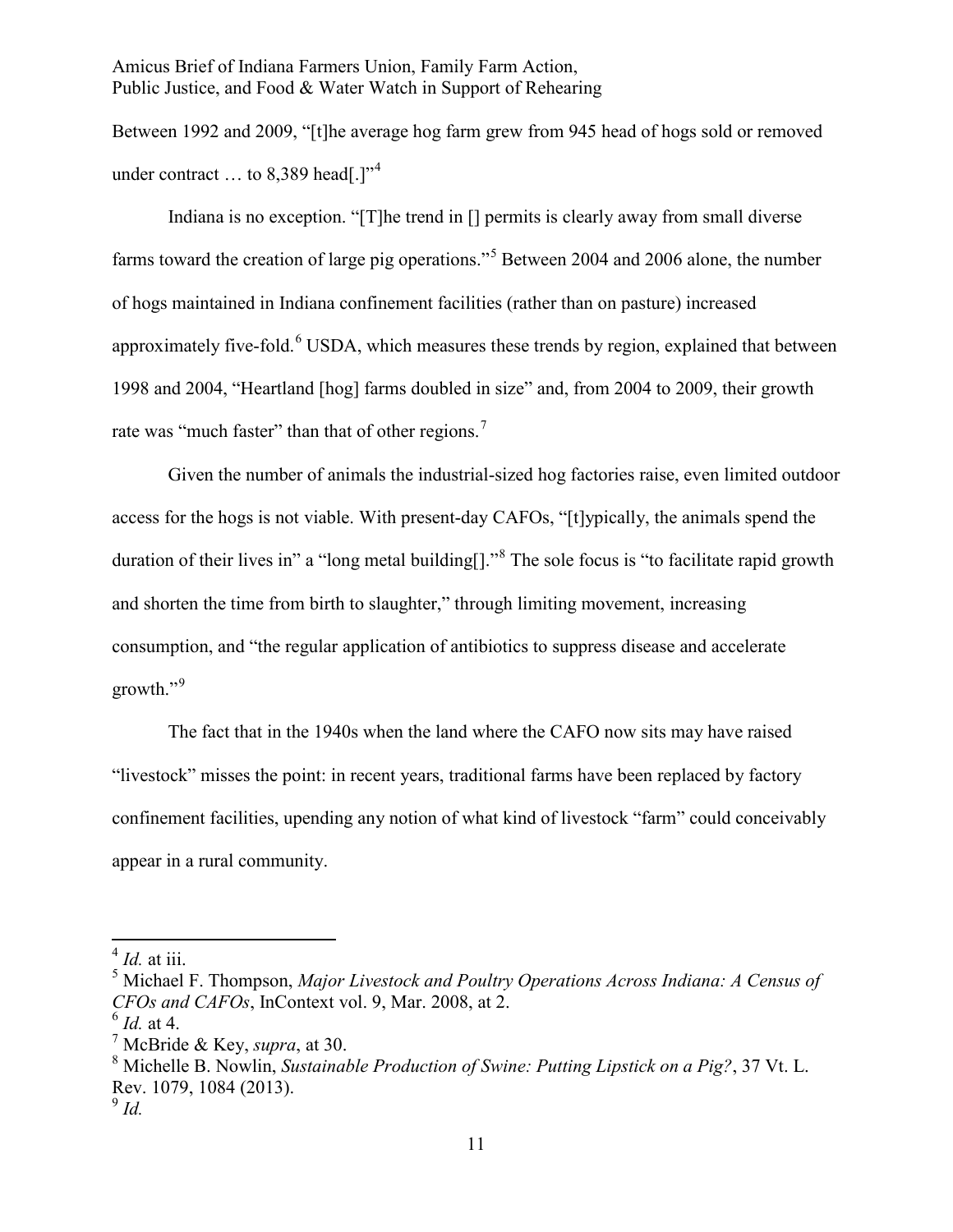> *ii. CAFOs contaminate the surrounding air, land*, *and water in ways traditional farms could not*.

The CAFO model brings with it toxic conditions that simply did not (and would not) exist with animals raised on traditional, diversified farms. Indeed, through polluting the air, land, and water, CAFOs contaminate their communities, not just their own property, harming others' livelihoods, as well as day-to-day enjoyment of their surroundings.

The gases produced by CAFOs' massive amounts of manure are so noxious numerous workers have died.<sup>10</sup> As a result, CAFOs employ "giant fans" to ventilate the pollution away from the animals and workers, $11$  which pushes the mix—containing ammonia, hydrogen sulfide, particulates, and carbon dioxide—into the surrounding countryside.<sup>12</sup> This is consistent with the evidence presented by the Himsels and Lannons' expert, who found unhealthy levels of ammonia on their properties from the Defendants' CAFO. Appellants' Br. 14-15.

Moreover, because hog CAFOs use preventive antibiotics to keep illnesses from spreading through their close quarters, they also generate and emit multidrug-antibiotic-resistant bacteria. Multiple types of antibiotic resistances can be found surrounding a hog CAFO.<sup>13</sup> In

<sup>10</sup> *See* Tom Philpott, *Fumes from Iowa Hog-Manure Pit Kill Father and Son*, Mother Jones (July 30, 2015), https://www.motherjones.com/food/2015/07/hog-cafo-fumes-deadly/.  $11$  *Id.* 

<sup>12</sup> Dick Heederik et al.*, Health Effects of Airborne Exposures from Concentrated Animal Feeding Operations*, 115 Envtl. Health Persp. 298 (2007). .

<sup>13</sup> *See* Shawn G. Gibbs et al., *Isolation of Antibiotic-Resistant Bacteria from the Air Plume Downwind of a Swine Confined or Concentrated Animal Feeding Operation*, 114 Envtl. Health Persp. 1032, 1036 (2006).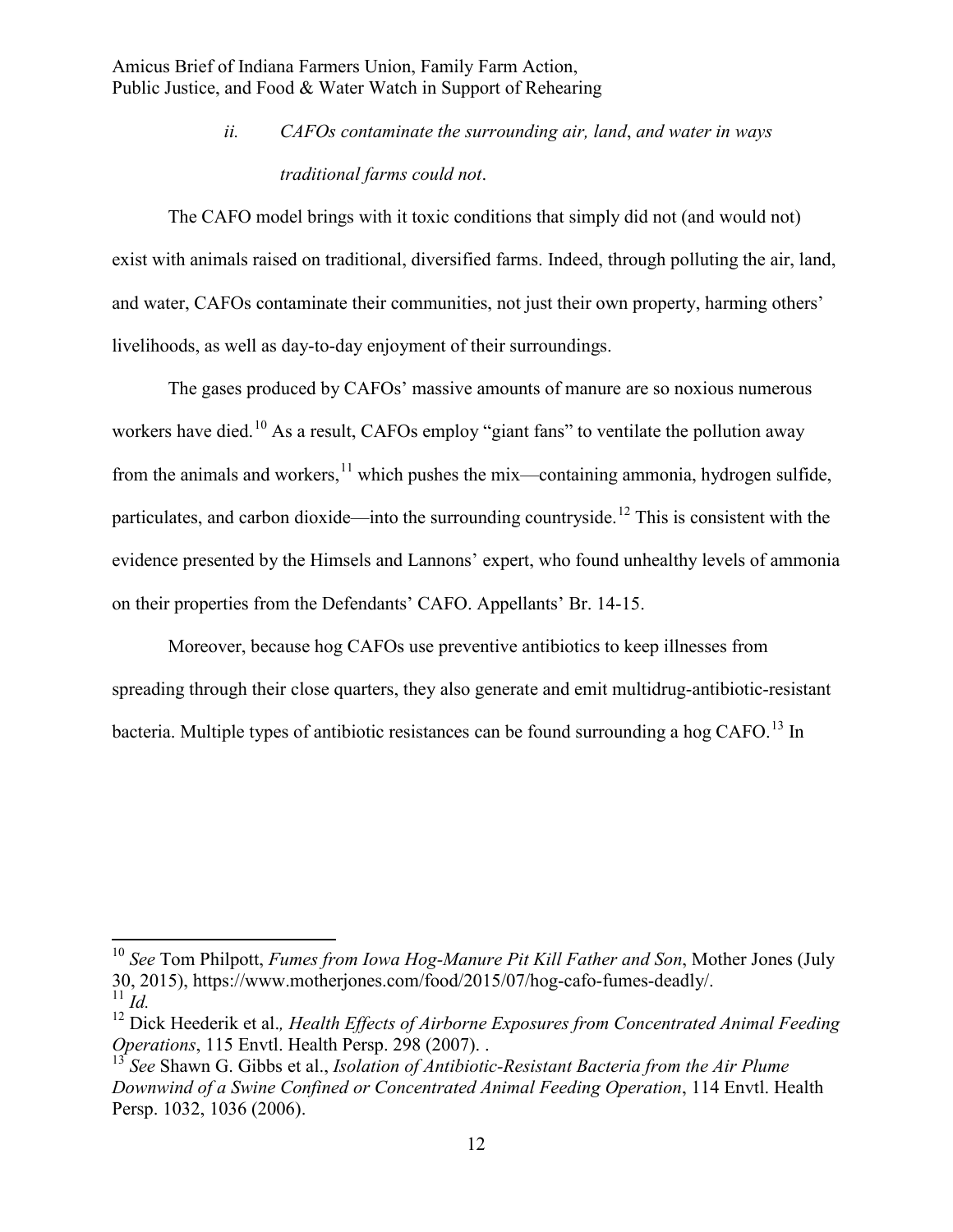contrast, such pollutants are rarely associated with traditional, pasture-based hog farming, <sup>14</sup> and, in fact, make pasture-based farming more difficult because of the risks from exposure.<sup>15</sup>

Further, as USDA recognizes, raising more animals indoors results in "an increasing volume of manure [production]" with "less cropland per animal."<sup>16</sup> This creates a waste disposal problem not present with pasture production, where animals naturally incorporate their manure into the land. "When too much manure is applied to crop[land], there is a greater chance that manure nutrients (nitrogen, phosphorus, and potassium) and pathogens will flow into ground and surface water. These  $\prod$  contaminants can harm aquatic life and degrade drinking water."<sup>17</sup> Indeed, numerous studies have found that even when waste from hog CAFOs is intended to function as a fertilizer, because of the volume of waste being applied, the chemicals in the manure are not absorbed by crops, but flow into surrounding water supplies, frequently at dangerous levels.<sup>18</sup>

<sup>14</sup> *See, e.g.*, *Niman Ranch Talks About Antibiotic-Free Pork on the Dr. Oz Show*, The Niman Ranch Blog (Feb. 6, 2018), https://www.nimanranch.com/niman-ranch-talks-about-antibioticfree-pork-on-the-dr-oz-show/.

<sup>15</sup> *See, e.g.*, *Hearing on "H.R.\_\_\_, Farm Regulatory Certainty Act," Before the Subcomm. on Env. of the House Comm. of Energy and Com.*, 115th Cong. (2017) 54 (statement of Lynn Utesch, Founder, Kewaunee Citizens Advocating Responsible Environmental Stewardship) (discussing how CAFO land application contaminated farmers' well water with cryptosporidium, causing calf deaths at downstream farms).

<sup>16</sup> McBride & Key, *supra*, at 35.

<sup>17</sup> *Id.* at 36.

<sup>18</sup> *See* Lawrence B. Cahoon et al., *Nitrogen and Phosphorus Imports to the Cape Fear and Neuse River Basins to Support Intensive Livestock Production*, 33 Envtl. Sci. & Tech. 410 (1999); *see also* A.W. Jongbloed & N.P. Lenis, *Environmental Concerns About Animal Manures*, 76 J. Animal Sci. 2641 (1998); F. Liu et al., *Phosphorus Recovery in Surface Runoff from Swine Lagoon Effluent by Overland Flow*, 26 J. Envtl. Quality 995 (1997); Bahman Eghball et al., *Phosphorus Movement and Adsorption in a Soil Receiving Long-Term Manure and Fertilizer Application*, 25 J. Envtl. Quality 1339 (1996); Philip Wayne Westerman et al., *Swine Manure and Lagoon Effluent Applied to a Temperate Forage Mixture: II. Rainfall Runoff and Soil Chemical Properties*, 16 J. Envtl. Quality 106 (1987).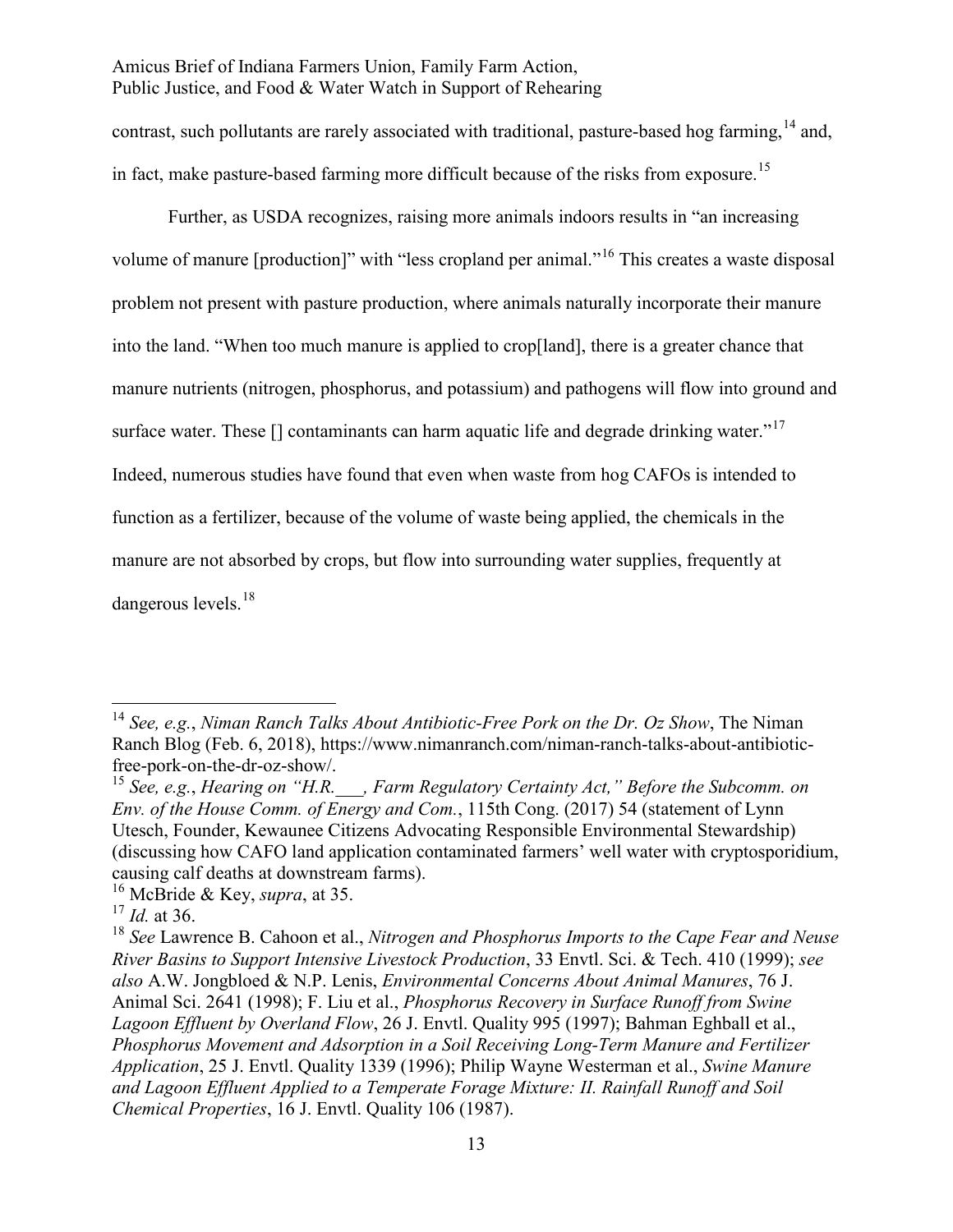What is more, because animals do not deposit the manure as they forage, factory farms must maintain large quantities of manure prior to its disposal. "The floor of the swine building is made of concrete with slats, allowing the urine and feces excreted by the hogs to fall into an underground storage pit below the barn. The hog waste is collected and stored through different systems, including below-floor slurry storage (deep pit), underground slurry storage, anaerobic lagoons, and oxidation pits.<sup>19</sup> Depending on the design of the CAFO, the waste either remains in the pit for months before it is scraped, out or is flushed out with water throughout the day.<sup>20</sup> No matter how the waste is stored, additional contaminants and bacteria are released during volatilization from decomposing waste.<sup>21</sup> Research in Iowa found the risk of contracting methicillin-resistant Staphylococcus aureus ("MRSA") was nearly triple for those who lived within a mile of confinements of 2,500 hogs or more.<sup>22</sup> Consistent with this research, antibiotic resistant E. coli have been found near hog manure storage facilities and application fields.<sup>23</sup>

Of particular concern to rural communities and independent farmers, research also establishes CAFOs diminish the productivity of the surrounding land. The seepage and spills

19U.S. EPA, *Profile of the Agricultural Livestock Production Industry* at 49 (2000), https://nepis.epa.gov/Exe/ZyPURL.cgi?Dockey=50000EBO.TXT.

<sup>20</sup> Anna Balas et al., *A Look At Concentrated Animal Feeding Operations in North Carolina: The Problems with Animal Waste and a Framework to Solve Them*, Duke Univ. Bass Connections Animal Waste Mgmt. 3 (Fall 2016),

https://sustainability.duke.edu/sites/default/files/cafos\_nc\_paper.pdf.

<sup>21</sup> *See, e.g.*, North Carolina Swine Odor Task Force, *Options for Managing Odor*, N.C. Agric. Res. Serv.(1995), *available at* http://www.mtcnet.net/~jdhogg/ozone/odor/swineodr.html.

<sup>22</sup> *See* Margaret Carrel et al., *Residential proximity to large numbers of swine in feeding operations is associated with increased risk of methicillin-resistant Staphylococcus aureus colonization at time of hospital admission in rural Iowa veterans*, 35 Infection Control and Hospital Epidemiology 190 (2014).

<sup>23</sup> *See, e.g.*, M.E. Anderson & M.D. Sobsey, *Detection and occurrence of antimicrobially resistant* E. coli *in groundwater on or near swine farms in eastern North Carolina*, 54 Water Sci. & Tech. 211 (2006).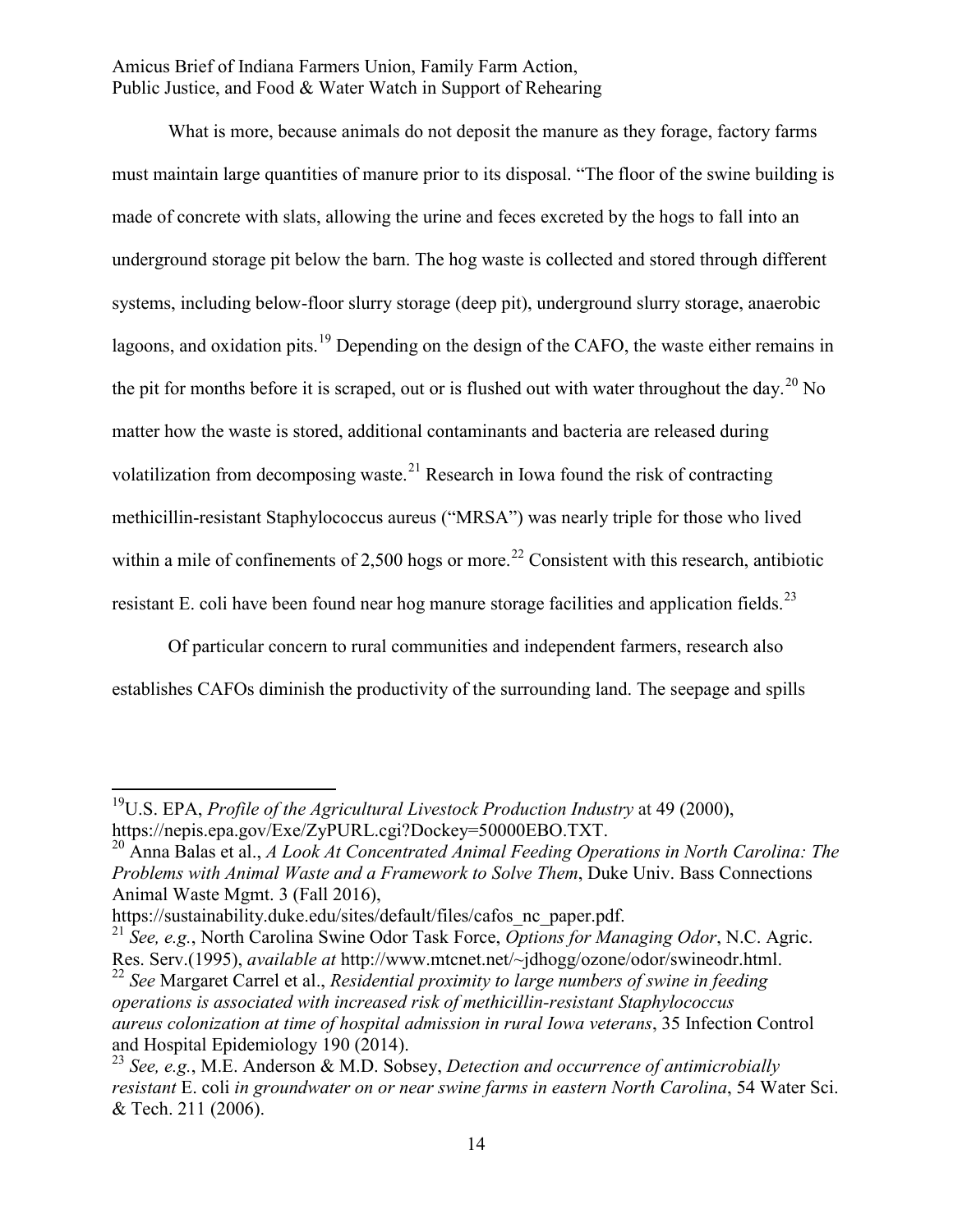from liquid manure storage and land disposal can lead to antimicrobial residues<sup>24</sup> and toxic algae blooms,  $^{25}$  rendering harmful or unusable the water sources on which other farms rely. Again, none of this is true with diversified farms, which only raise the number of animals they can feed from the crops they grow, preventing the need for antibiotics, limiting the quantities of manure, and ensuring what manure they produce is truly functioning as a fertilizer, rather than running off unused.

#### *iii. Recent Studies Establish CAFOs Threaten Human Health.*

Starting in the late 1990s, scientists began examining the public health consequences of living near factory farms and their pollutants, confirming CAFOs endanger people in addition to the environment. The first controlled study, published in 1997, determined that neighbors within two miles of a 4,000 hog facility "reported significantly higher rates" of coughing, sputum production, breath shortness, chest tightness, wheezing, nausea, weakness, dizziness, headaches, plugged ears, runny nose, scratchy throat, and burning eyes.<sup>26</sup> These symptoms were similar to what has been seen among workers who are in the facilities day-to-day.<sup>27</sup> These findings are also consistent with the adverse health symptoms suffered by the Himsels and Lannons. Appellants' Br. 14-15.

<sup>25</sup> *See e.g.*, Donald Carr, *Manure From Unregulated Factory Farms Fuels Lake Erie's Toxic Algae Blooms*, AgMag (Apr. 9, 2019), https://www.ewg.org/agmag/2019/03/manureunregulated-factory-farms-fuels-lake-erie-s-toxic-algae-blooms; JoAnn Burkholder et al., *Impacts of Waste from Concentrated Animal Feeding Operations on Water Quality*, 115 Envtl. Health Perspectives 309 (2007).

<sup>24</sup> *See, e.g.*, Enzo R. Campagnolo et al., *Antimicrobial residues in animal waste and water resources proximal to large-scale swine and poultry feeding operations*, 299 Sci. Total Env't 89 (2002).

<sup>26</sup> Kendall M. Thu, *Public Health Concerns for Neighbors of Large-Scale Swine Production Operations*, 8 J. Agric. Safety & Health 175, 179 (2002) (summarizing author's earlier study). <sup>27</sup> *See id.*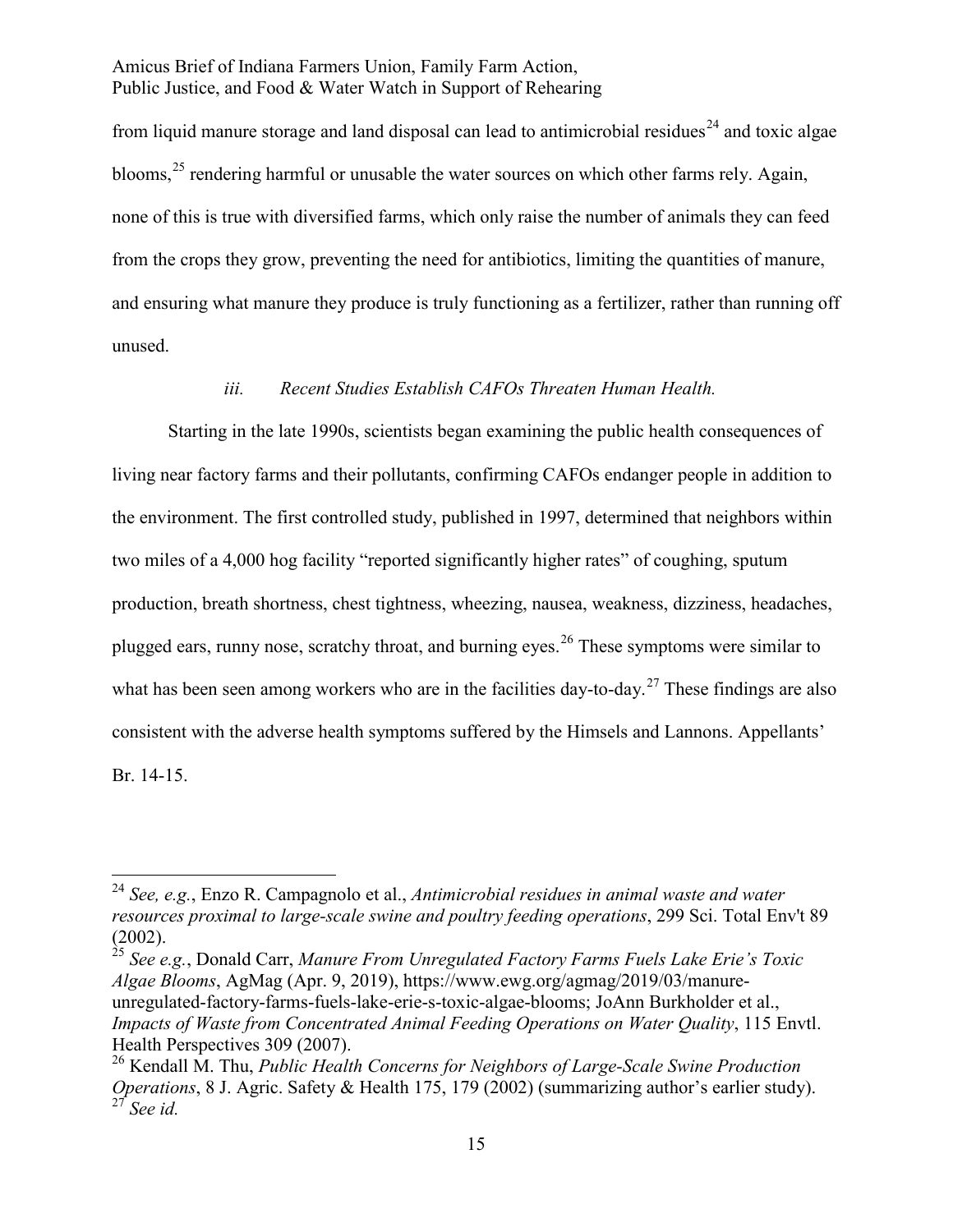In the 2000s, research determined neighbors of hog CAFOs suffered from reduced immune function,  $^{28}$  "air-based pollution in the proximity" of factory farms, including hog facilities, and increased rates of infant mortality.<sup>29</sup> Studies also establish hydrogen sulfide, which is generated by the massive amounts of waste CAFOs store, produces neurological deficits, even at low levels.<sup>30</sup>

More recently, a study determined that children attending rural schools within three miles of hog CAFOs suffer significantly increased rates of asthma symptoms, comparable to those seen among individuals exposed to second-hand smoke.<sup>31</sup> Downwind homes have also been shown to have ammonia levels three times the average, exceeding established acceptable risk levels.<sup>32</sup> Of course, all of these effects from hog CAFOs not only reduce the lifespan of rural residents, but directly limit surrounding farmers' productivity by interfering with their ability to work outside.<sup>33</sup>

\* \* \*

The science is undeniable. To hold that Defendants' industrial-scale hog facility is

protected by the Right to Farm Act because in the 1940s people in the area raised livestock is

<sup>28</sup> *See, e.g.*, Rachel C. Avery et al., *Odor from Industrial Hog Operations and Mucosal Immune Function in Neighbors*, 59 Archives Envtl. Health 101 (2004).

<sup>29</sup> Stacy Sneeringer, *Does Animal Feeding Operation Pollution Hurt Public Health? A National Longitudinal Study of Health Externalities Identified by Geographic Shifts in Livestock Production*, 91 Am. J. Agric. Econ. 124 (2009).

<sup>30</sup> *See, e.g.*, Alan R. Hirsch, *Hydrogen sulfide exposure without loss of consciousness: chronic effects in four cases*, 18 Toxicology & Indus. Health 51 (2002).

<sup>31</sup> *See* Maria C. Mirabelli et al., *Asthma Symptoms Among Adolescents Who Attend Public Schools That Are Located Near Confined Swine Feeding Operations*, 118 Pediatrics e66, e72 (2006).

<sup>32</sup> *See* Yelena Ogneva-Himmelberger et al., *CALPUFF and CAFOs: Air Pollution Modeling and Environmental Justice Analysis in the North Carolina Hog Industry*, 4 Int. J. Geo-Info. 150  $\frac{(2015)}{33}$ .

<sup>33</sup> *See, e.g.*, M. Tajik et al., *Impact of Odor from Industrial Hog Operations on Daily Living Activities*, 18 New Solutions 193 (2008).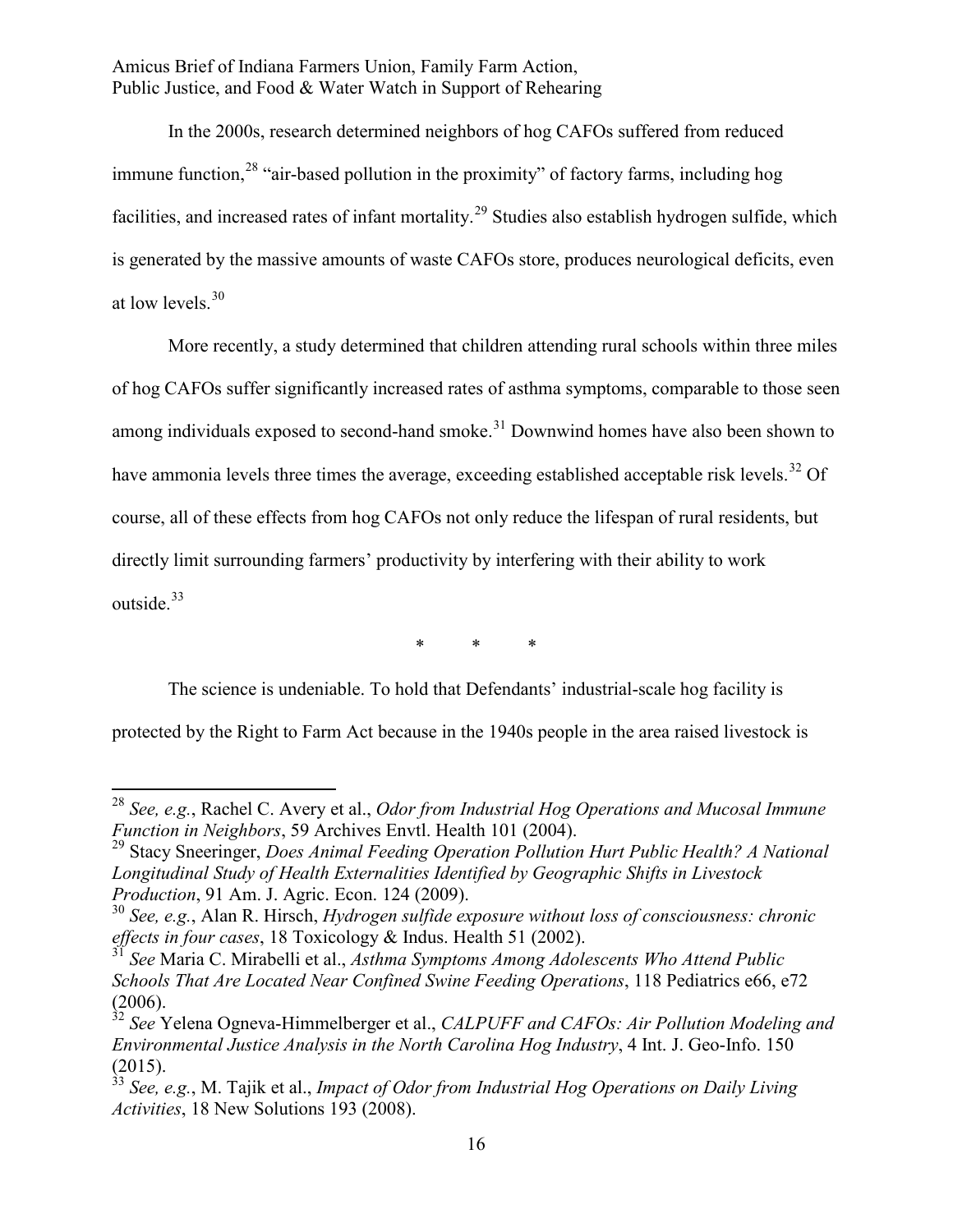akin to saying the Himsels and Lannons must accept the presence of a nuclear reactor because when they moved to the area someone generated energy with a windmill. There is absolutely no basis to believe that in 1941 a neighbor would not have regarded 8,000 confined hogs and their waste as a nuisance. Quite the contrary, given what we now know, 1940s farmers should and would fear a CAFO next door, as it would strip them of their use and enjoyment of their land, just as CAFOs do today.

# **B. Industrial Agricultural Operations Undermine Rural Communities By Giving Control to Corporations, Not Farmers.**

A particularly cruel irony of the panel decision is its suggestion that by preventing the Himsels and Lannons from proceeding, it effectuates the Right to Farm Act's goal of "reduc[ing] the loss to the state of its agricultural resources." *Himsel*, 2019 WL 1758411, at \*10 (quotation marks omitted). Hardly. The vertically-integrated industrial agriculture system that produces CAFOs prevents farmers from directing their practices, and it is this loss of independence and autonomy that results in the loss of "agricultural resources" in rural communities.

USDA explains that with the rise of CAFOs, "U.S. hog farms declined in number by more than 70 percent over the past two decades while hog inventories remained stable."<sup>34</sup> "Full integration," in which vertically-consolidated companies ("integrators") own and control not just the slaughterhouses, processing plants, and inputs for the farm, but also the actual farms now accounts for 23 percent of domestic hog production.<sup>35</sup>

<sup>34</sup> McBride & Key, *supra*, at iii.

<sup>35</sup> *See* USDA Nat'l Agric. Stat. Serv., *Census of Agriculture: 2017 Census Volume 1, Chapter 1: U.S. National Level Data*, "Table 23: Hogs and Pigs – Inventory by Type of Producer: 2017" (2017), *available at* 

https://www.nass.usda.gov/Publications/AgCensus/2017/Full\_Report/Volume\_1,\_Chapter\_1\_US /st99\_1\_0020\_0023.pdf.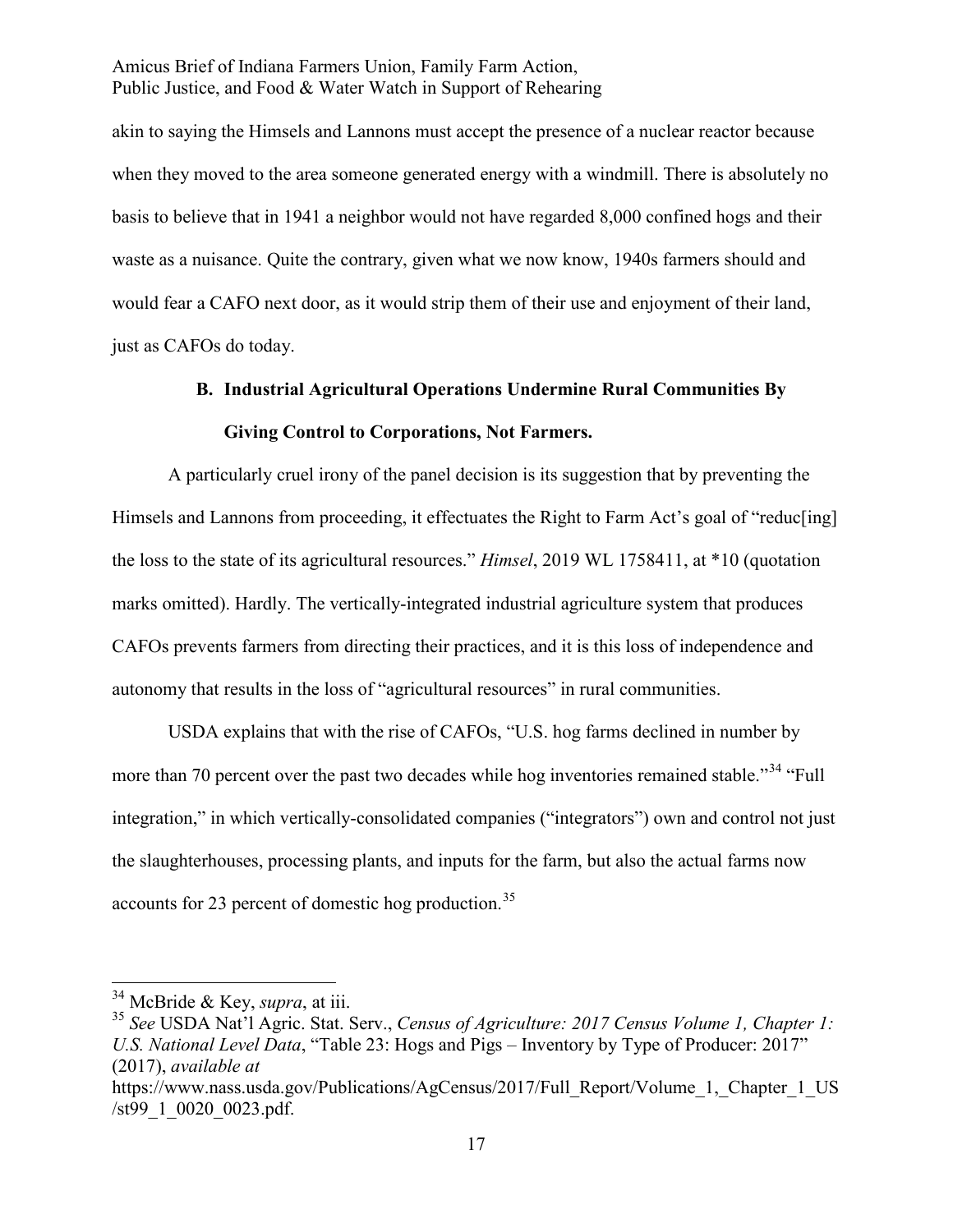Moreover, the "four-firm [c]oncentration" in the hog sector, or the percentage of hogs slaughtered by the top four companies, doubled from 32 percent to 64 percent in less than twenty years, from 1985 to 2004.<sup>36</sup> The increase in industry consolidation means dwindling options for independent hog farmers trying to get their hogs to market.

Making matters worse, integrators achieve cost savings by siting their contract facilities near their slaughterhouses.<sup>37</sup> This means an individual integrator tends to dominate a geographic area—often providing it anticompetitive-monopsony power. This further reduces independent farmers' ability to negotiate access to market or prices for their animals.

The people under contract to grow hogs for the integrators are no longer farmers. The contract grower owns the land, houses, and the waste the animals produce, but the integrator maintains ownership of the hogs throughout their lives.<sup>38</sup> As a result, the company is able to impose a laundry list of requirements on its "growers," dictating how the animals are fed, and medicated, how the animal containment facilities are ventilated, and how waste and dead bodies are stored and disposed of.<sup>39</sup> That is exactly the situation in this case. Appellants' Br. 10-11.

<sup>36</sup> USDA Grain Inspection, Packers & Stockyards Admin., *Assessment of the Cattle, Hog and Poultry Industries*, (July 2004), at 10.

<sup>37</sup> *See, e.g.*, *2015 Sustainability & Financial Report*, Smithfield Foods, 66 (2015), https://www.smithfieldfoods.com/pdf/past-reports/smithfield-2015-integrated-report.pdf.

<sup>38</sup> *See, e.g.*, Jeffrey J. Reimer, *Vertical Integration in the Pork Industry*, 88 Amer. J. Agric. Econ. 234, 240 (2006).

<sup>39</sup> *See, e.g.*, *See Evaluation Report: Evaluation of SBA 7(a) Loans Made to Poultry Farmers*, SBA Off. Insp. Gen., Rep. No. 18-13 (2018), *available at* 

https://www.sba.gov/sites/default/files/oig/SBA-OIG-Report-18-13.pdf; *2013 Integrated Report*, Smithfield Foods, 17 (2013),

http://admin.csrwire.com/system/report\_pdfs/1332/original/smithfield-integratedreport2013\_11\_.pdf.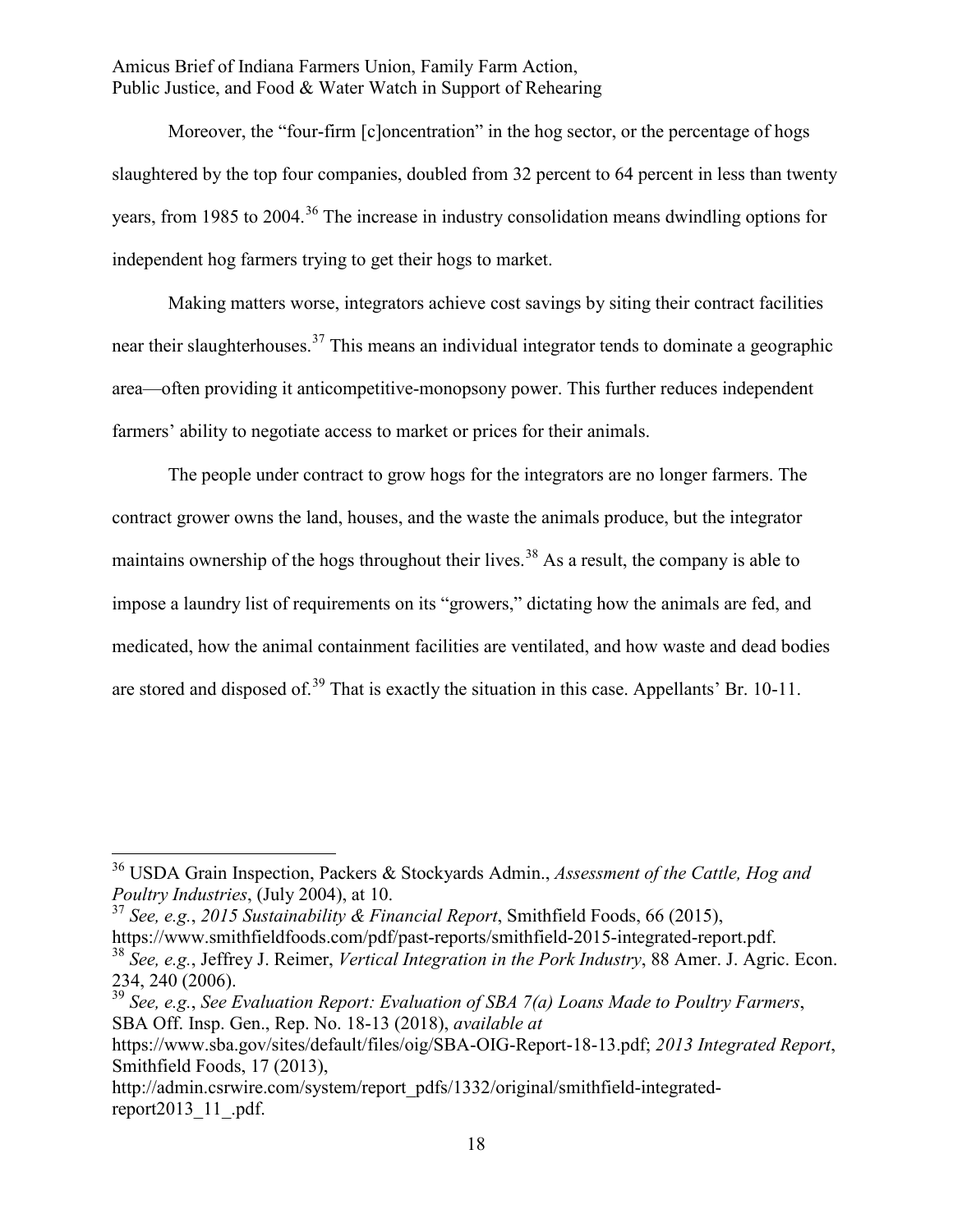Nonetheless, growers have to finance the houses to meet the company's specifications.<sup>40</sup> Houses can costs hundreds of thousands of dollars. This debt further places the grower at the integrator's mercy and forces them to follow corporate standard operating procedures, even if it is not how they would exercise their own judgment as farmers.<sup>41</sup> Contract growers have stated, in fact, the requirements demanded by integrators are *not* how they would choose to raise animals.<sup>42</sup>

A federal agency recently concluded the integrator-grower relationship involves such comprehensive control by the integrator that growers must be characterized as employees rather than independent businesses. In 2018, the Small Business Administration's ("SBA") Office of Inspector General reviewed the agency's "7(a) Loans" to poultry farmers, the agency's primary small business loan program, guaranteeing billions of dollars in loans for independent businesses.<sup>43</sup> SBA's Inspector General found poultry companies "exercised … comprehensive control over the growers … through a series of contractual restrictions, management agreements, oversight inspections, and market controls."<sup>44</sup> Therefore, poultry growers had essentially no ability to "operate their business independent of integrator mandates."<sup>45</sup> Accordingly, poultry growers did not meet SBA's loan eligibility requirements because they were not independent operators.<sup>46</sup> It is unsurprising Defendants' operation here was shown to be subject to similar

<sup>45</sup> *Id.*

<sup>40</sup> *See, e.g.*, R. Brent Ross & Peter J. Barry, *Contract Hog Production: A Case Study of Financial Arrangements*, J. of ASFMRA, 17-22 (2005).

<sup>41</sup> *See id.* 

<sup>42</sup> *See* Craig Watts, *Under Contract: Farmers and the Fine Print, a brutally honest look at contract poultry*, Farm Aid Blog (Jan. 18, 2017), https://www.farmaid.org/issues/industrialagriculture/under-contract-farmers-fine-print-honest-look-contract-poultry/.

<sup>43</sup> *See Eval. Rep., supra*. <sup>44</sup> *Id.* at Exec. Summ.

<sup>46</sup> *See id.*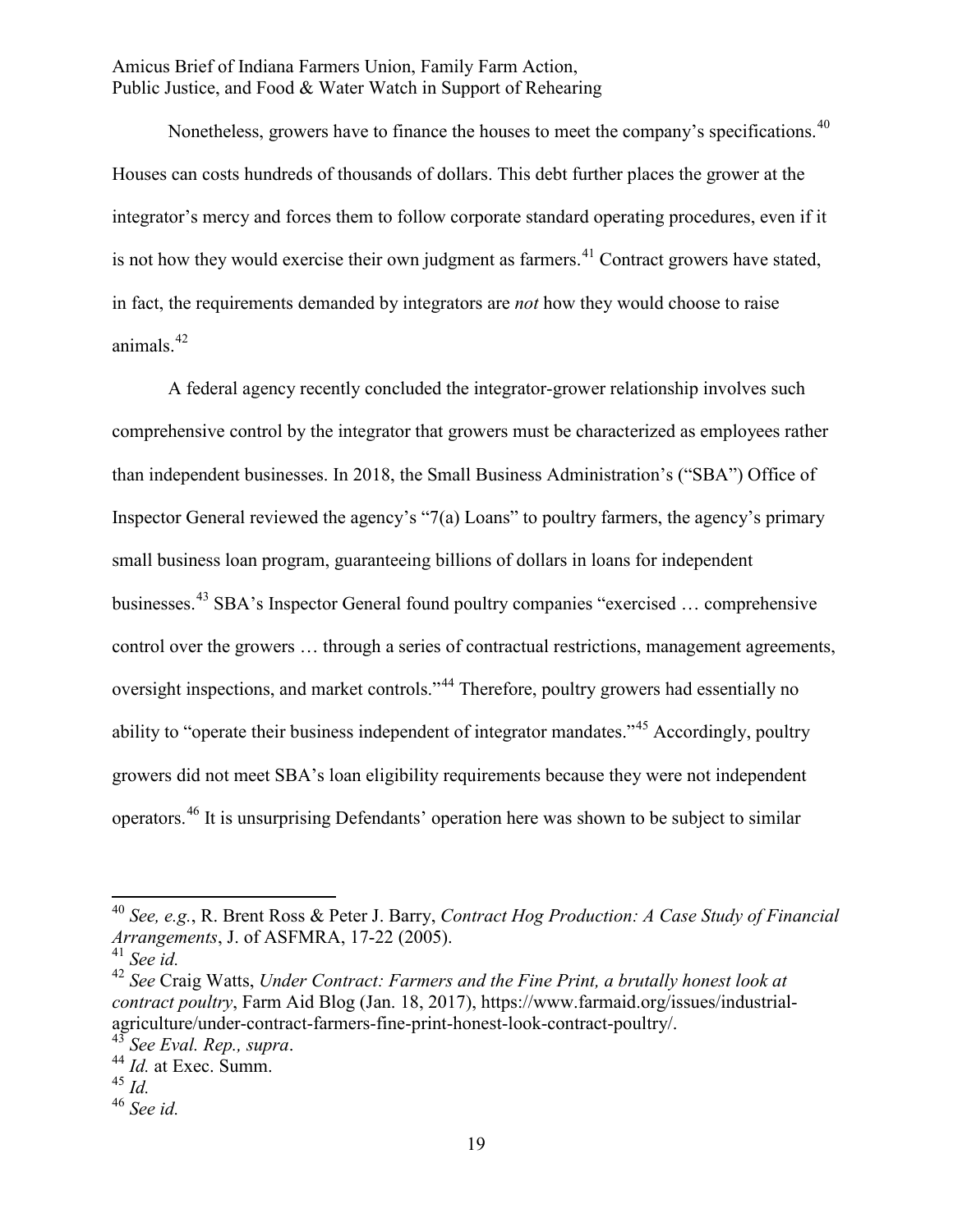corporate control, Appellants' Br. 10-11. The development of hog CAFOs has been referred to as the "chickenization" of the hog industry. $47$ 

Elsewhere, the law has already incorporated the fact that integrators turn farmers into laborers who work for corporate executives. The North Carolina Supreme Court explained, "the owners of the houses furnish the water, fuel, electricity, and labor necessary to raise the birds. [The integrator] provides the chicks, feed, medication, litter, and feed bins." *State ex rel. Graham v. Nash Johnson & Sons' Farms, Inc.*, 138 S.E.2d 773, 774 (1964). The company's other "employees regularly supervise all grow-out operations, including the labor of the owners of the houses." *Id.* at 776. "The farmer's compensation" is not based on his efficiency, but the integrators' rules, and "[a]fter each flock is marketed, [the integrator] decides whether to entrust the farmer with another." *Id.* at 774. Therefore, growers must be regarded as employees, not independent contractors. *See id.* 

Numerous courts have also concluded integrators should be liable for the torts of contract operations because integrators bring about the harm. *See, e.g.*, *Overgaard v. Rock County Bd. Of Comm'rs*, 2002 WL 31924522, at \*3 (D. Minn. Dec. 30, 2002); *Tyson Foods, Inc. v. Stevens*, 783 So. 2d 804, 809 (Ala. 2000); *see also Assateague Coastkeeper v. Alan & Kristin Hudson Farm*, 727 F. Supp. 2d 433, 442-43 (D. Md. 2010).

In sum, in insulating Defendants' CAFO from liability for the harm it is causing, the panel has not protected Indiana's "agricultural resources," but hastened their demise. If CAFOs can proliferate without concern for their effects on others, the concentration that has already reduced the number of farms and farmers will drive more independents from the market. The "farmers" who are left will not be able to farm consistent with the values of their community,

<sup>47</sup> Christopher Leonard, *The Meat Racket: The Secret Takeover of America's Food Business* 167- 169 (1st ed. 2014).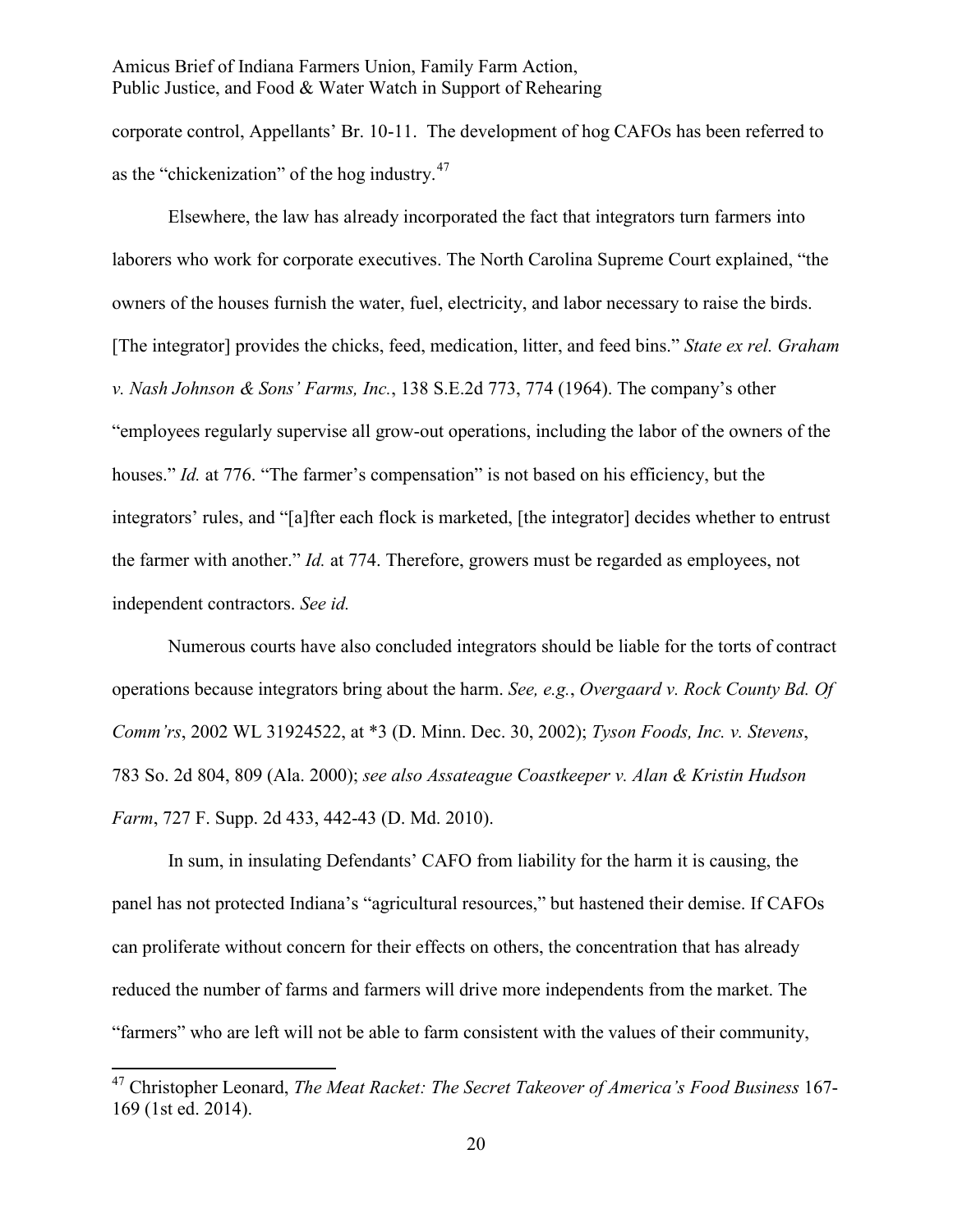because they will be subject to the complete control of a corporation beholden only to its shareholders. Contrary to what the panel believed its decision was supporting, this does not

protect Indiana's "rural character."

## **IV. CONCLUSION.**

For the foregoing reasons, the panel decision should be vacated and reheard.

May 22, 2019 Respectfully Submitted,

*/s/* David C. Van Gilder David C. Van Gilder Van Gilder & Trzynka, P.C. 436 E. Wayne St. Fort Wayne, IN 46802 (260) 424-8132 Fax: (260) 969-5361 dvangilder@vgtlaw.com

David S. Muraskin Jessica L. Culpepper Public Justice, P.C 1620 L Street, N.W., Suite 630 Washington, D.C. 20036 (202) 861-5245 dmuraskin@publicjustice.net

Tarah Heinzen FOOD & WATER WATCH 1600 P Street NW, Suite 300 Washington, DC 20036 (202) 683-2457 theinzen@fwwatch.org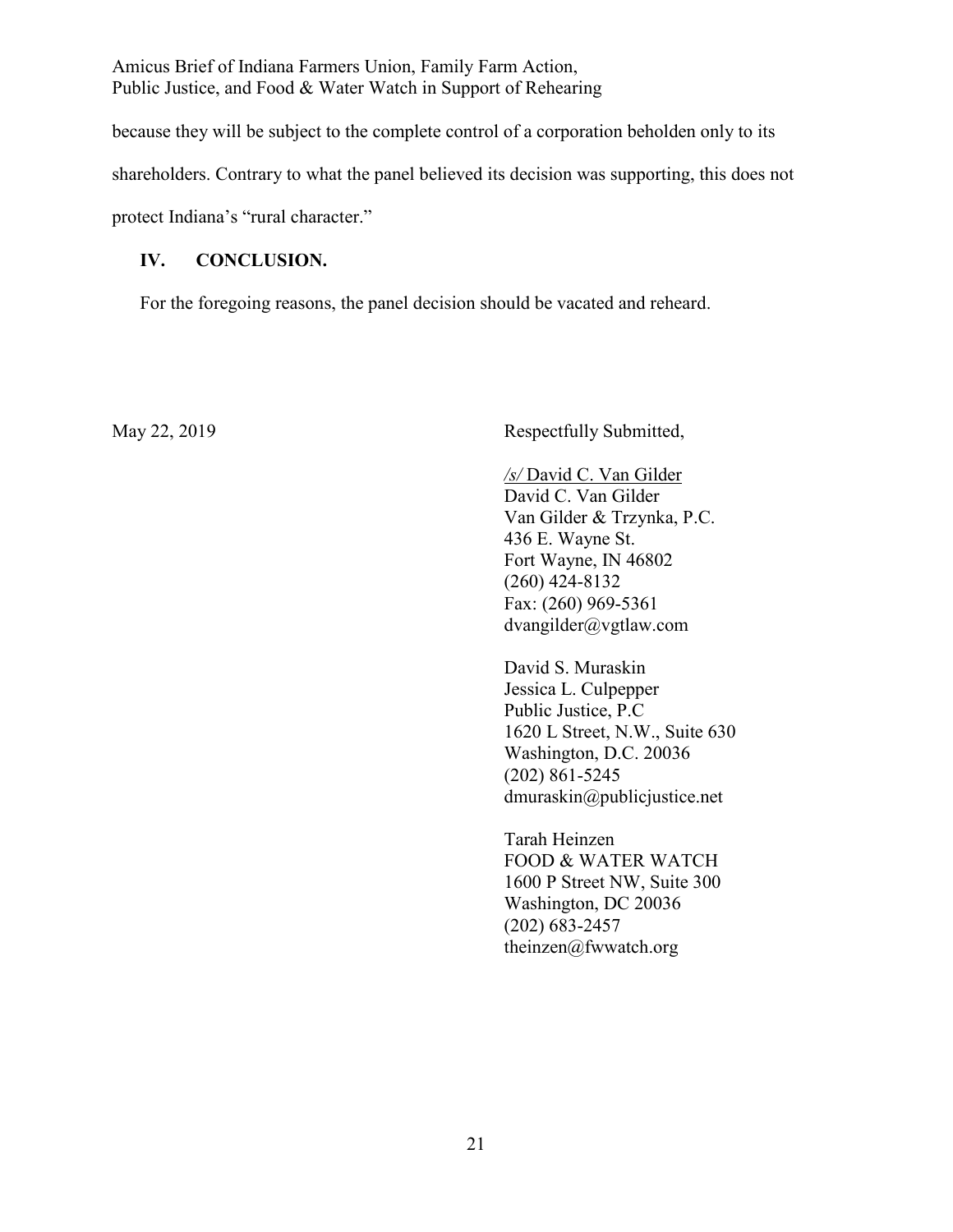## **WORD COUNT CERTIFICATE**

I verify that this brief contains no more than 4200 words not counting the items excluded

under Rule 44(C) as determined by the Microsoft Word program I used for this brief.

May 22, 2019 */s/* David C. Van Gilder David C. Van Gilder Van Gilder & Trzynka, P.C. 436 E Wayne St. Fort Wayne, IN 46802 (260) 424-8132 Fax: (260) 969-5361 dvangilder@vgtlaw.com